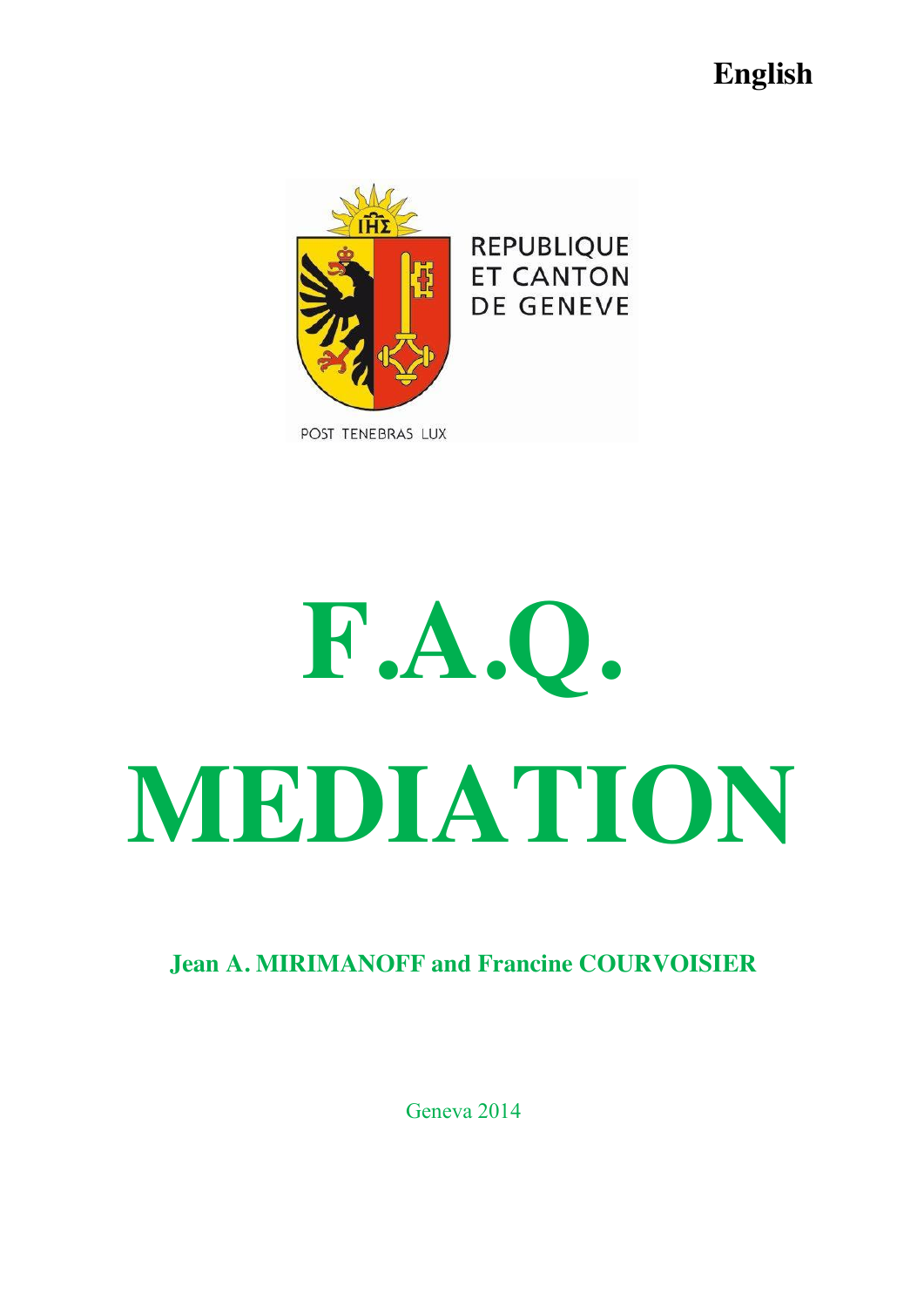© Reproduction permitted with indication of the source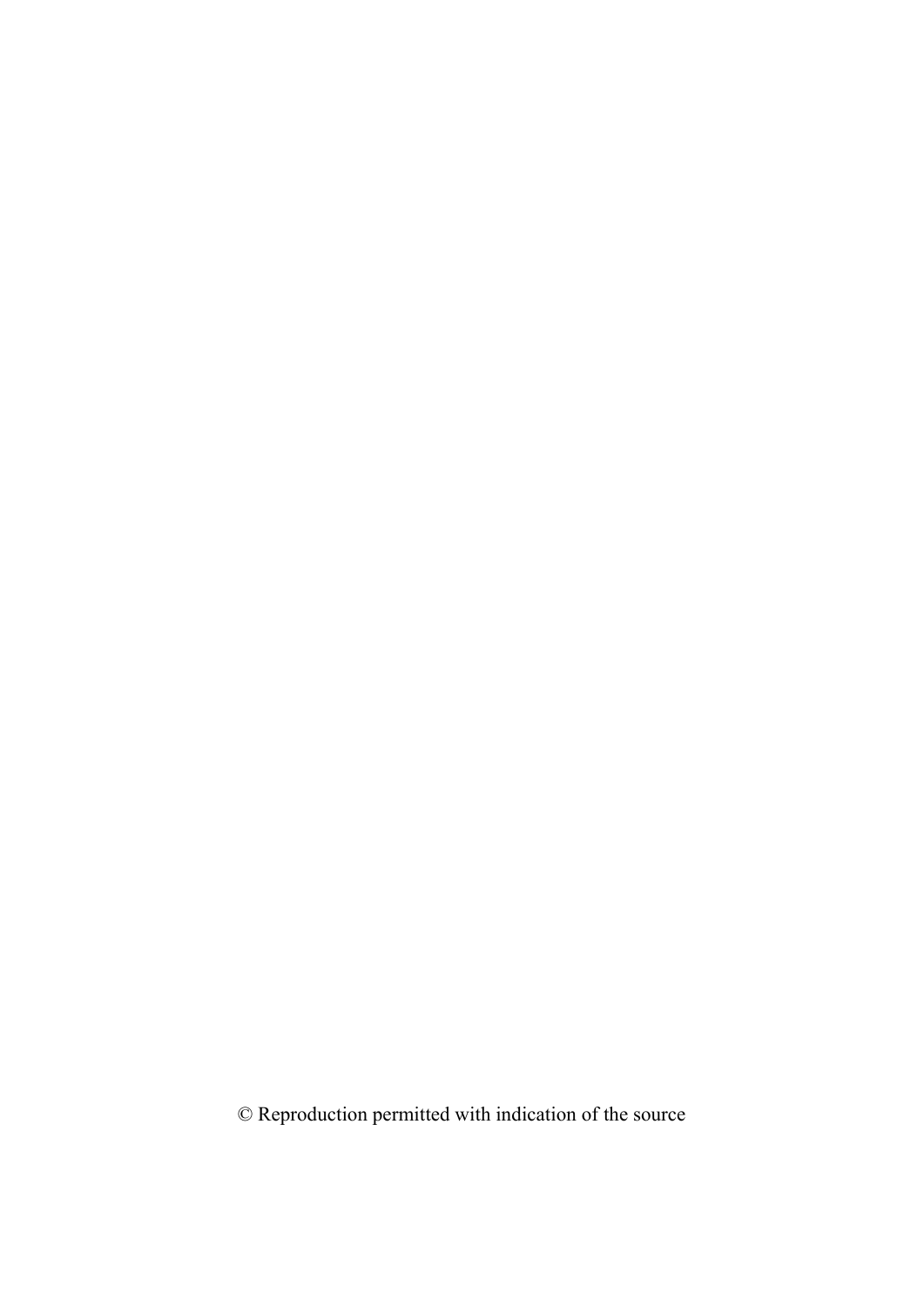#### **Message of the President of the Geneva State Council**

Because it is a part of life, a dispute may be the vector  $-\text{ in its appearance} - \text{ of disaster}$ or progress. Everything depends on one's vision and usage, i.e. : the way in which a dispute is being managed.

Mediation bases on the positive bet that every party to a dispute has the ressources and necessary competences - with the assistance a third party, - *the mediator* -, to find by themselves an advantageous solution to the dispute, in line with his or her interests. Mediation cannot of course replace in every situation the state proceedings, but it can be complementary and contribute to its smooth functioning.

In order to achieve successful mediation, each participant in the process has to play his part and end up a winner : the third party, whose role it is to reinstate the *dialogue* and seeking the *interests* ; the lawyers by assisting their clients in their quest of *constructive and long lasting solutions ;* and, last but not least, the parties who, from adversaries, become *partners* in the process.

Because it forms an indispensable complement to the jurisdictional and arbitral means of dispute resolution, mediation must be available to our entire population, to individuals as well as coporations, Swiss and foreign. In order to make this possible, mediation must be better known by the public. By virtue of our Constitution of Geneva and the cantonal and federal legislations the State encourages extra-judicial ways of dispute resolution. This is why it is a must for the Republic and Canton of Geneva to promote mediation and to support this brochure.

The main objective of this « frequenly asked questions » - F.A.Q. MEDIATION - is to inform the public about this mode of dispute resolution. It answers the first questions everyone asks regarding its possible application to a specific conflict. This guide is available in our canton in five languages : French, English, German, Spanish and Russian, in a paper version or on the website of the Republic and Canton of Geneva.

> François Longchamp President of the Geneva State Council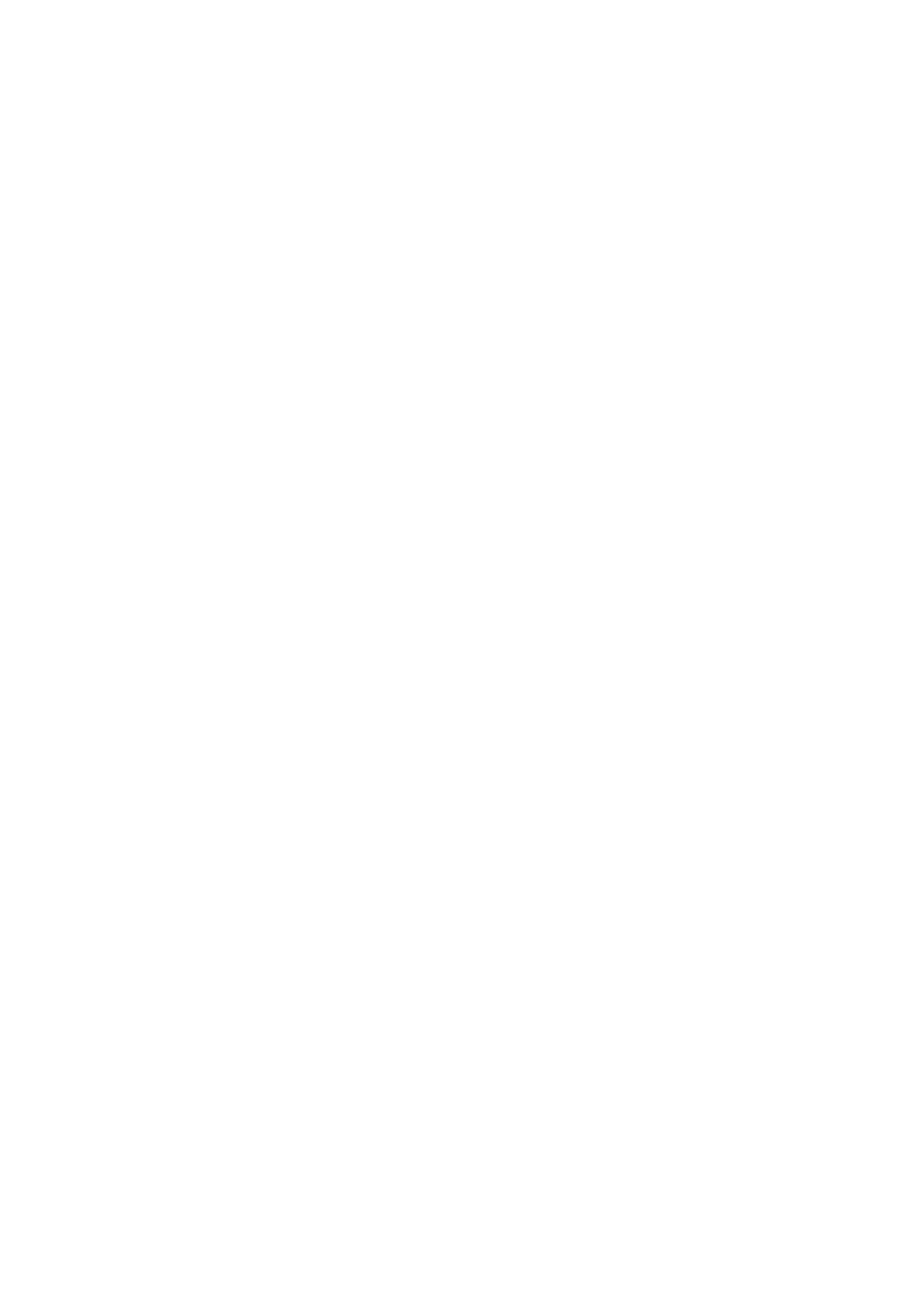# **F.A.Q. MEDIATION**

- 1. What is mediation ?
- 2. What are the advantages and the assets of mediation ?
- 3. When is mediation appropriate ?
- 4. When is mediation inappropriate ?
- 5. What guarantees does mediation offer ?
- 6. What is the function of the mediator ?
- 7. The lawyer : his function ? His interest ?
- 8. What process ? Which steps ? What duration ?
- 9. How much does mediation cost ? What are the financial advantages ? Can legal aid (LA) be granted ?
- 10. How to start mediation ? When ? Who ? With whom ?

Attachements :

- I. Model mediation clauses
- II. Learn more about mediation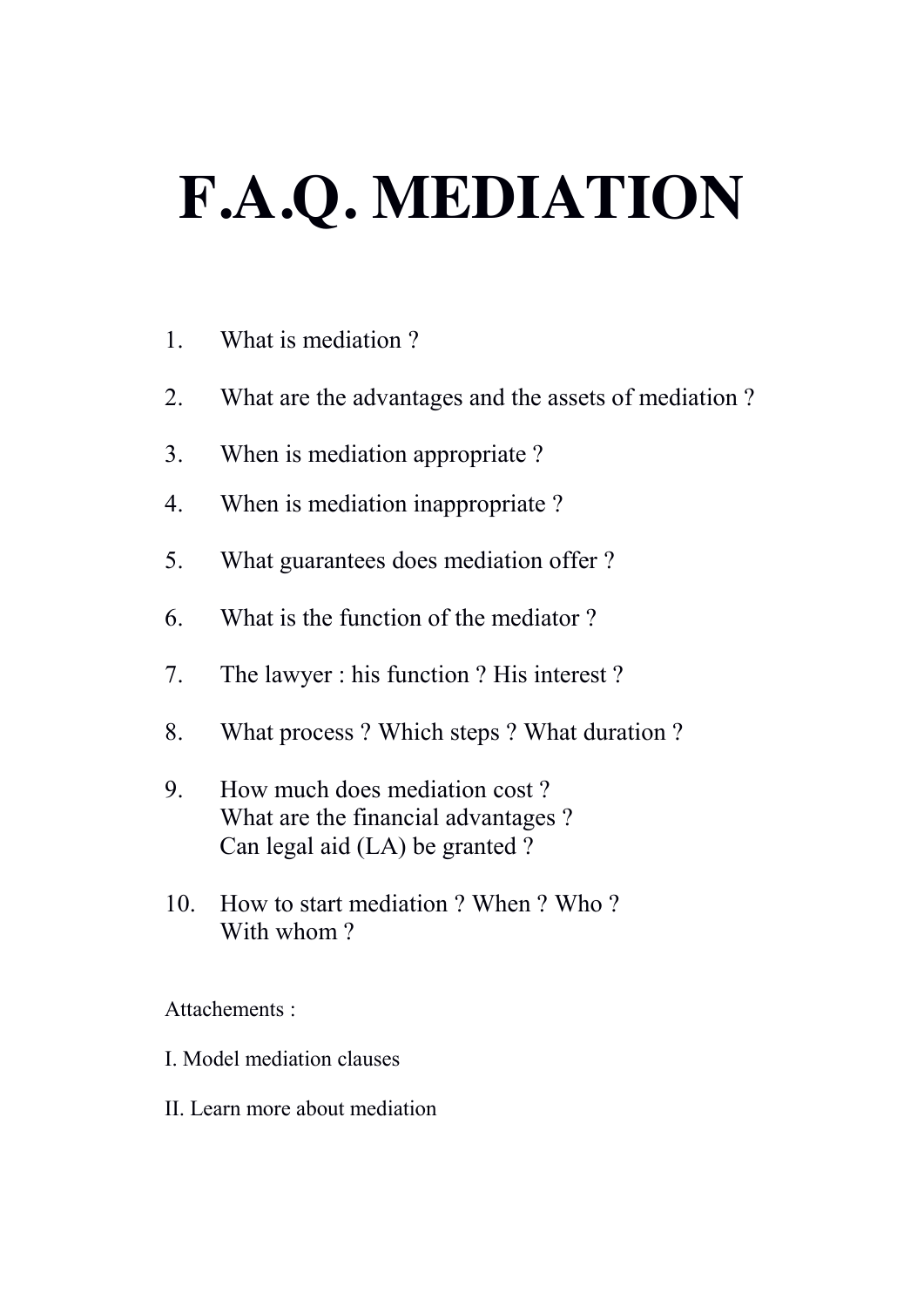# **1. What is mediation ?**

1

First of all, it is a state of mind. A way of being and behaving differently, when one is confronted to a dispute. Disputes cannot be avoided in human relations, as they are a part of life. It is just as normal to agree as to disagree. As such, disputes are not dangerous<sup>1</sup>: everything depends on how one goes about it. The dispute is not a fatality, but it may become a source of transformation, of added value, of experience and selfdiscovery and discovery of others. If one reacts to the dispute by applying force on an instinctive basis, by running away or by submission, mediation shows us how to affront a dispute *by favoring dialogue.*

The spirit of mediation is based on the belief that people are capable of finding the ressources necessary to get out of a conflict. Once they are confronted to certain disputes however, the persons concerned cannot manage them. Mediation is based on the principle that the presence of an independent third party vested with no power regarding the matter *under dispute* will be in a position to reinstate the necessary dialogue and, if so, enable them to find a solution to their problems.

Mediation requires the active participation of the persons resorting to mediation (the *mediants*) and favours their capacity of self-determination. Hence, it represents a factor of responsabilisation by inviting the participants to find the acceptable solutions for each party by themselves. Accordingly, it is the parties themselves who are responsible for the adopted solutions. The respect of their choice, within the boundaries of compulsory legislation and public order is an essential part of the mediation process.

On a more technical level, mediation appears as a *voluntary and structured process by which a third party –* impartial (multipartial) independent and neutral – *facilitates the communication between the parties to a dispute, which allows them to find under the* cover of confidentiality *the responsibility to find themselves and freely their own solution, based on their own interests.*

Hence, the main purpose of mediation is to restore or to improve the dialogue between the parties to the dispute, which are invited to become partners in the *process*. This objectives places mediation *in a special* spot among the modes of dispute resolution, because it operates on another level and in a different context, and with other objectives than the jurisdictional or abitral proceedings. In the latter two cases, law and facts are playing the main part : as well on the *progress* of the proceeding. As on the *solution* (law applicable on the merits), whilst mediation is mainly centered on the individuals concerned<sup>2</sup>.

<sup>1</sup> Hence it is essential to properly distinguish between the dispute itself and its *manifestation(s)* (violence, war, etc. or positively an added value resulting from a negotiation or a mediation).

<sup>2</sup> Jean A. MIRIMANOFF (éd.), *La mediation dans l'ordre juridique suisse, Une justice durable à l'écoute du troisième millénaire*, Helbing, Basel, 2011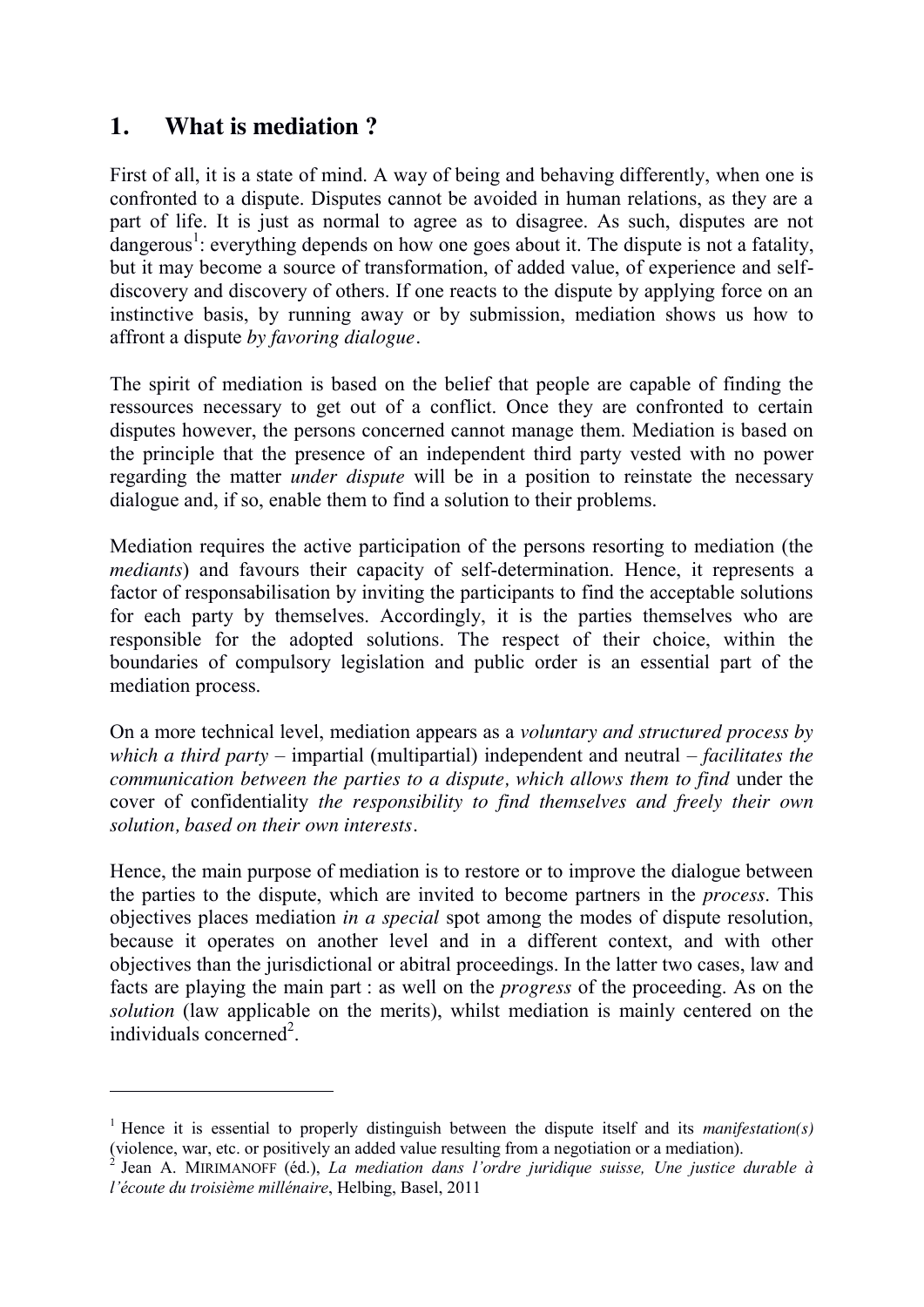When confronted to a problem or to a dispute, mediation can already take place independently from any jurisdictional or arbitral environment : this is called the *non judicial mediation*. However, mediation is still possible once proceedings have started : the *judicial mediation*. But in both cases, in Switzerland, the organization and the functioning of the mediation process rests entirely with the parties. At least, such is the case with civil mediation.

Mediation is a part of *amicable or participative justice,* i.e. : it allows private persons, companies and collectivities to *themselves* work towards the solution of their problem. On the other hand, the state (courts of law) and private (arbitration) procedures belong to the *imposed justice,* a justice in which the third party – judge or arbitrator – takes a decision *himself.* Said decision shall be binding on the parties. Hence today, *by the effect of the law,* justice is plural. Finally, in certain cases, the law foresees the recourse to the procedure provided by the state. This is the case with divorce proceedings, for example. However, this does not prevent the spouses/parents from seeking a durable solution in paralell through a mediation process. This would be a durable solution, because it is oriented towards the future between them. The parties would however have to submit such a solution to the approval (the ratification) of their judge.

*When one switches from the proceeding to the process, it can be considered that the mediation agreements which respect the limits of the compulsory legislation and public order translate the* transition *from the imposed law to the negotiated law.* 

But, in our capacity as citizens or entrepreneurs, do we have a choice between all these methods ? And who can help us with it ?

When confronted with illness, each patient has a right to know about the possibilities to cure the sickness or to alleviate its effects. The Medical Doctor has an obligation to inform the patient about the pros and cons and about the advantages and disadvantages of the various remedies available. He shall advise his patient, who will have the final say and must be in a position to make his decision, after having been freely and fully informed.

Likewise, when confronted to a dispute, every person – an individual or a body corporate – is entitled to know about the means likely to resolve such dispute. The lawyer is under an obligation to inform his client about the advantages and the disadvantages of the various remedies available. The final choice belongs to the parties to the dispute, who must be in a position to make their decision freely and fully informed.

Nobody is under the spell of the specialist. Everyone is at liberty to choose, in both situations and many others also, in our democratic society. Nothing justifies the suppression of such choice.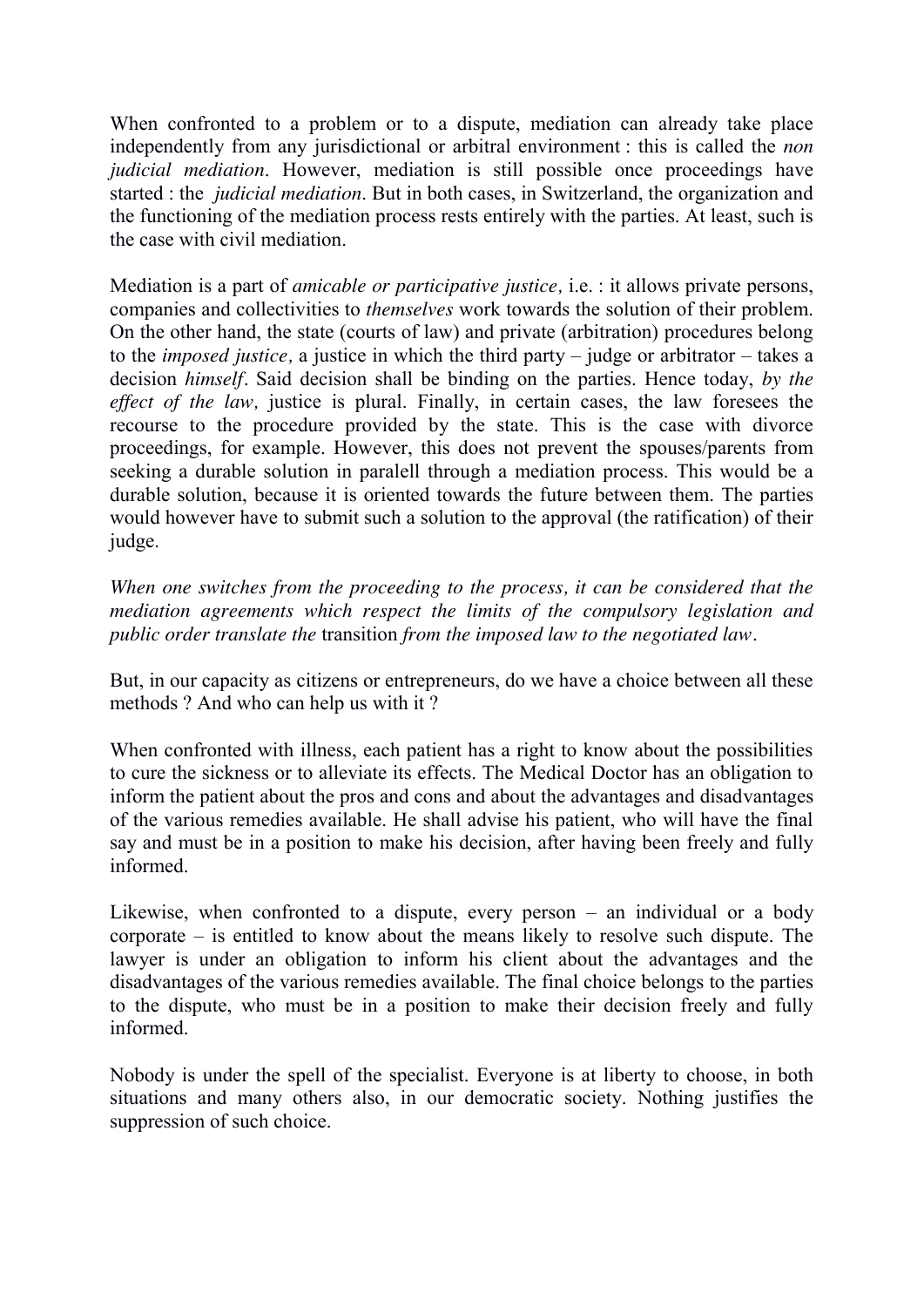In question 6, we shall see what the functions of the mediator are and what he refrains from doing. In question 10 we shall see who can recommend the mediator.

Among the various definitions of mediation, we recommend the following :

*A creation and reparation process of the social link and of dispute resolution*... in which an impartial third (neutral<sup>3</sup>) and independent *party attempts, by organizing exchanges <sup>4</sup> between persons or institutions, to help them to improve a relationship or to settle a dispute between them<sup>5</sup> .*

1

<sup>3</sup> We added the *neutrality principle*, which is as important as it is misunderstood, which contributes to the distinction between mediation and conciliation : it is a *duty of abstention* from expressing an opinion, a point of view, an advice, which will in no way prevent the mediator to have his opinion, kept for himself, as the case may be.

<sup>&</sup>lt;sup>4</sup> The organisation of exchanges with the purpose of revealing the interests of the parties.

<sup>5</sup> *Cf.* Michèle GUILLAUME-HOFNUNG, « Renforcer la médiation familiale », *in* : Jean A. MIRIMANOFF (éd.), *Médiation et Jeunesse, Mineurs et Médiations Familiales, Scolaires et Pénales en pays francophones*, 1<sup>st</sup> part, chapt. 7, note 10.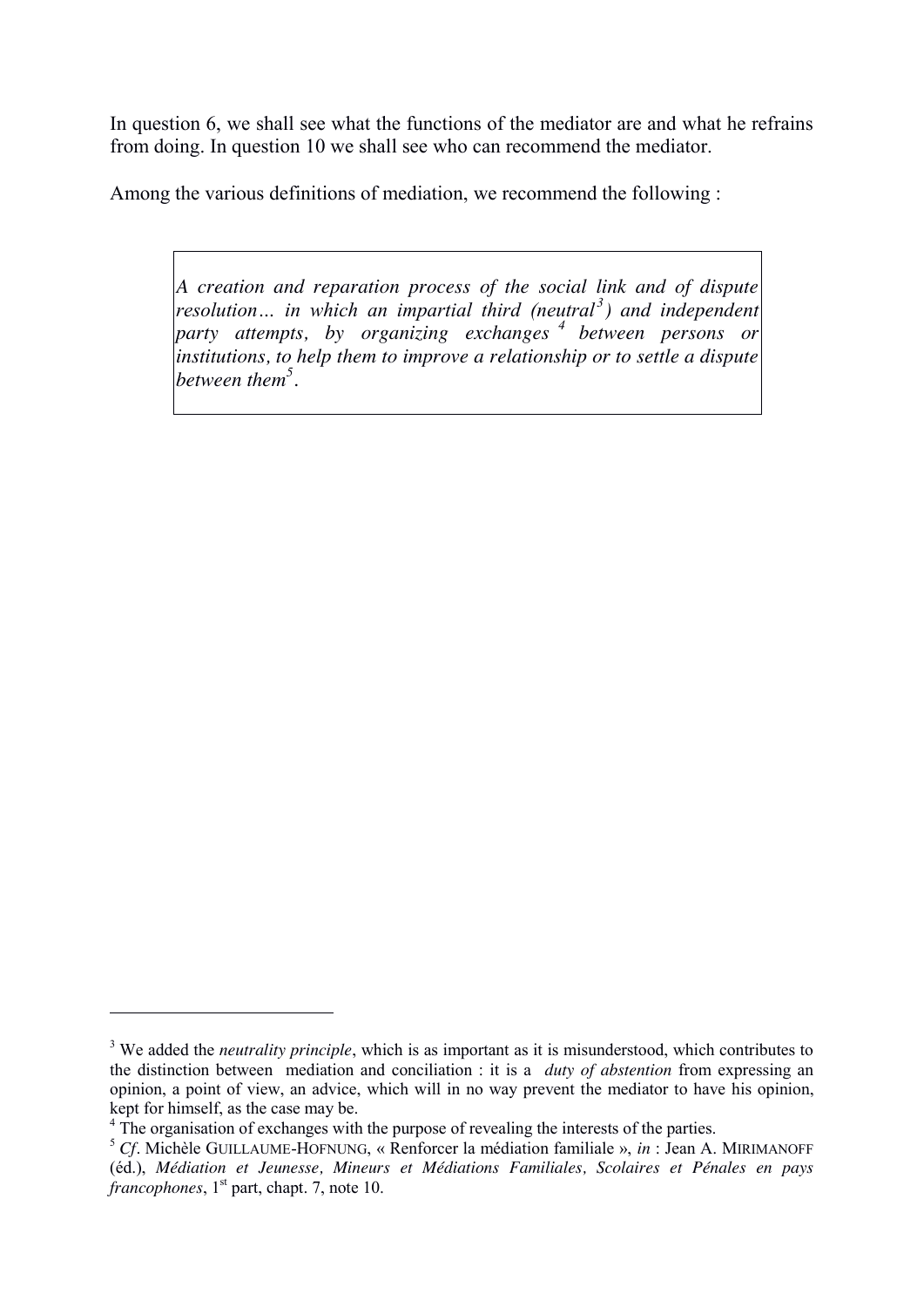# **2. What are the advantages and the assets of mediation ?**

Mediation has plenty of advantages as compared to the traditional ways of dispute resolution (jurisdictional proceedings and arbitration) : first of all, it is *faster, less expensive and more constructive*. As it is often oriented towards the future, *its solutions are more durable* than a judgment or an arbitral sentence, which only settle a situation of the past.

As a speedy process, mediation can start within a few days. It is frequent that one or two meetings are sufficient to find a solution (or to reach the conclusion that mediation is inadequate or premature). Thanks to its speed and efficiency, the cost of mediation is only a fraction of the cost of a jurisdictional or an arbitral proceeding.

Mediation allows the parties (the mediants ou mediated parties) to settle their dispute globally, with all its aspects, including the emotions, worries, needs, values and interests (the hidden part of the iceberg), which, in general, are not taken into account in a civil or arbitral proceeding. The traditional proceedings are indeed limited to the review of predetermined facts to be proven. The judge cannot go beyond the conclusions of the parties (the tip of the iceberg). Its functioning (the process) as well as in the building of its solution (the contents of their agreement), mediation appears as a tailor made method cut for the parties.

Thanks to its *win-win issue,* mediation will help the parties to reinstate or rebuild the social links, or to terminate them in a more adapted way than a jurisdictional and arbitral confrontation with a winner and a loser, and the uncertainties resulting from all sorts of appeals. As participative justice, mediation produces a solution which will last longer than a judgment or a sentence originating in imposed justice.

The purpose of mediation is to allow the parties to reinstate the dialogue. For persons or companies who are likely to have to cooperate at a later stage or to continue to develop links, restarting exchanges in a calmed climate will avoid many problems in the future. This will be favorable not only for the *mediants* (the persons concerned by the mediation) but also for third parties. One should bear in mind the parents who, after divorce proceedings, must cooperate for their children's education and who will find solutions without their children being the stake of their dispute, as is only too often the case, when the dialogue between the parents is disrupted.

The parties remain at liberty to seek a convenient solution, without being blocked by the conclusions of the proceedings, because mediation invites them to pursue their interests, which differ from their initial positions. It allows the *mediants* to create their own definition of justice, taking into account, inter alia, elements which would not be considered relevant in jurisdictional or arbitral proceedings. It favours the sentiment of equity and the quest for acceptable – hence durable – solutions for all the parties in presence.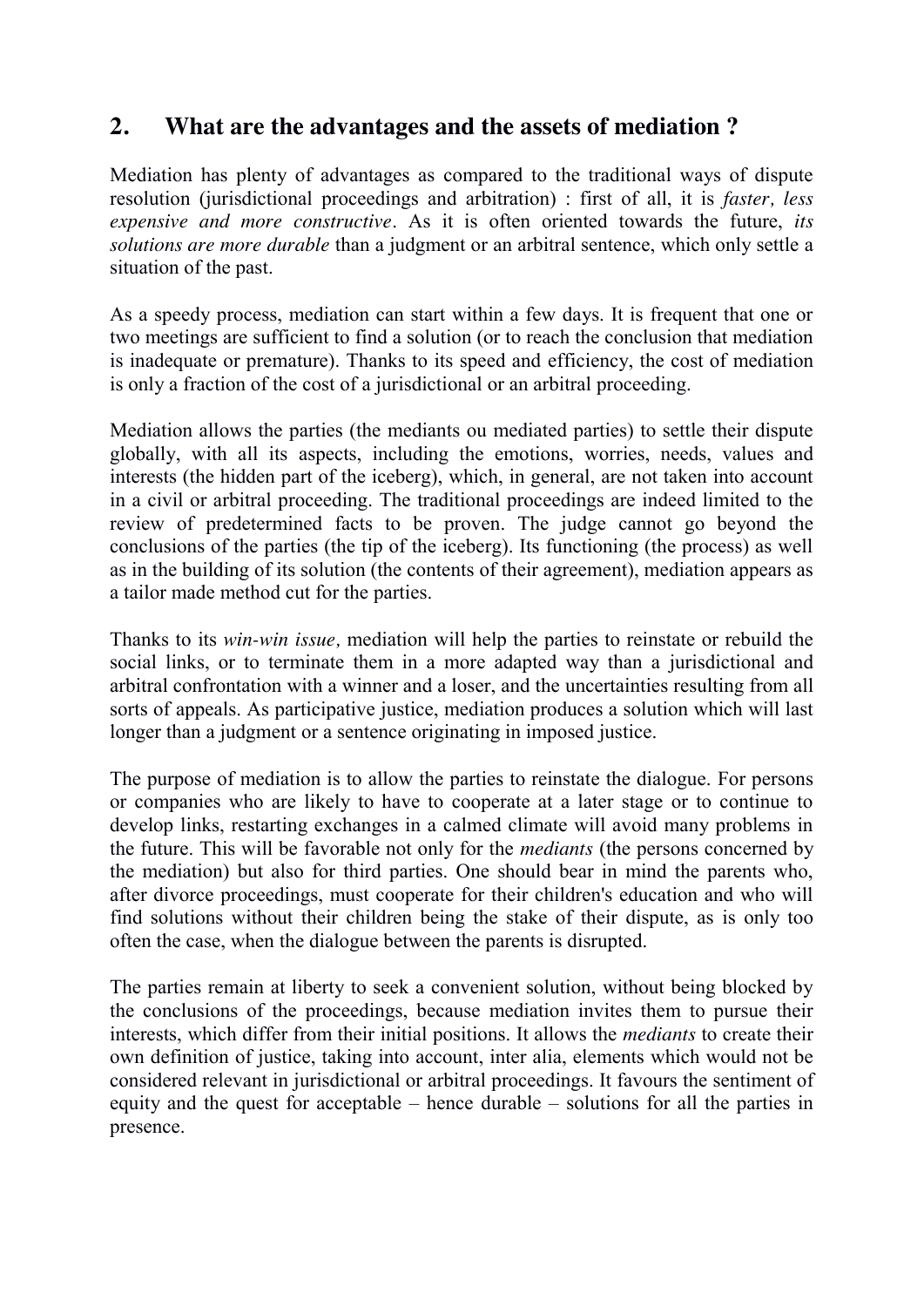Furthermore, mediation offers the possibility of experimenting the options, to verify their feasibility and their justification before they are finally adopted, inter alia by the use of provisional test agreements.

The participants to mediation are active actors. Accordingly, they are responsible for the agreements signed, and are all the more ready to abide by them. If, as is the case with divorce, the law makes a *ratification* of the mediation agreements by the judge compulsory, it is noted that the mediation agreements cause much less modifications of judgements at a later stage.

What is more, thanks to their learning or learning again of negotiation during the mediation process, the parties shall be better equipped in order to manage their future differences and to adapt consequently to the unavoidable modifications with which they will be confronted, without the need to file jurisdictional proceedings.

Finally, studies show that mediation provides a high rate of agreements satisfactory to the parties, among other things on the psychological level. This can be explained by the fact that the agreements are made by the parties themselves. The rate of success of mediation is important (60 to 80 % in the countries where the process takes place), more specially in commercial matters.

*Thus, mediation provides a triple pacifying effect : it prevents disputes, it solves disputes and it avoids new developments<sup>6</sup> .*

1

<sup>6</sup> *Cf.* Thierry GARBY, *La gestion des conflits,* Economica, Paris, 2004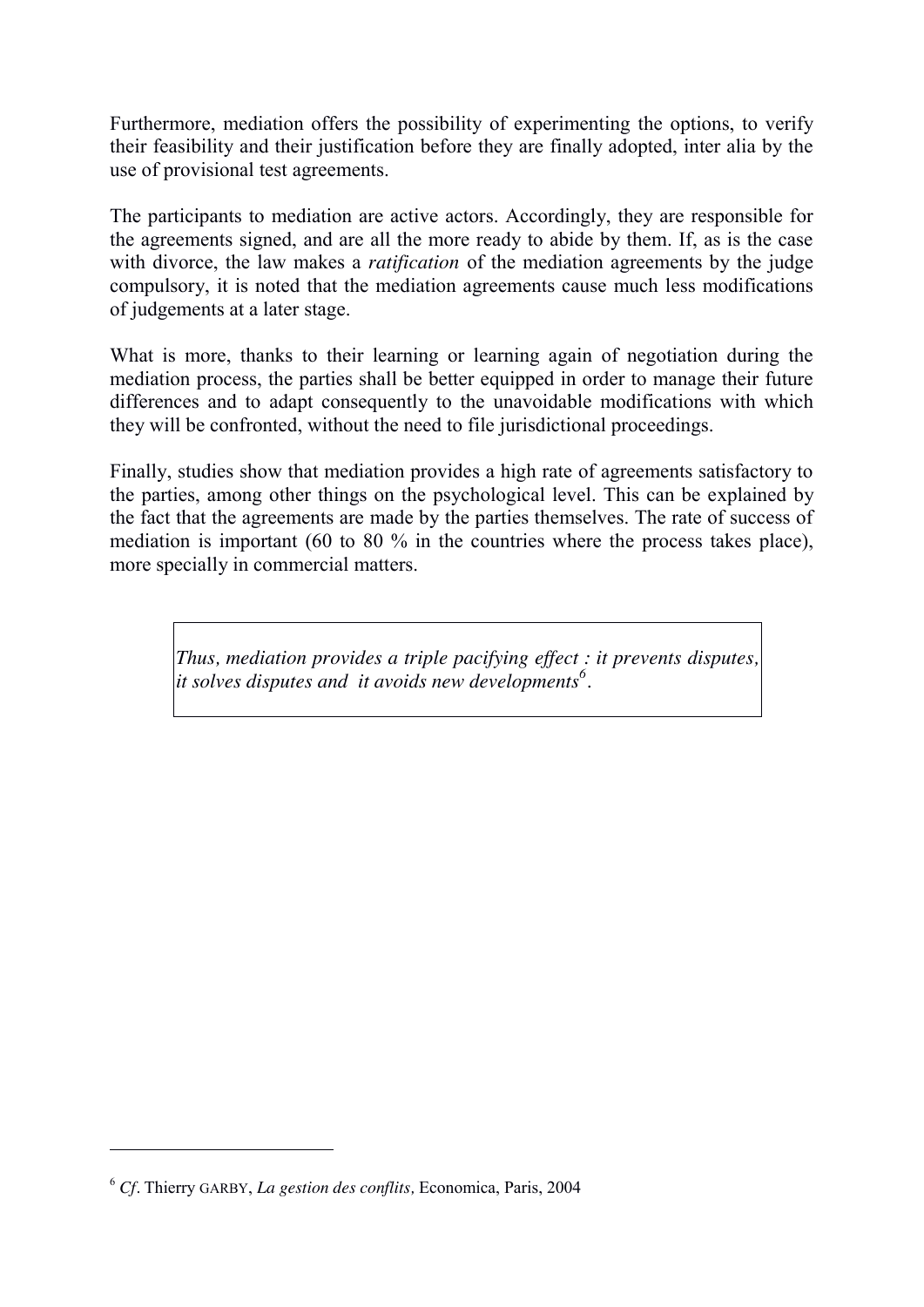# **3. When is mediation appropriate ?**

Mediation appears to be appropriate in the following situations :

- The persons by a dispute all agree to initiate a mediation process.
- The parties do have durable factual relations (e.g. : family, employment, neighbours) or legal relations (e.g. : family disputes, lease conflicts, co-ownership problems, building disputes, partnership, intellectual property or other commercial contracts).
- A lawsuit would only settle a part of the dispute.
- The dispute contains an important part of emotional aspects.
- Because of converging or complementary economical interests, the parties have an interest to organize a cooperation, or to separate their activities.
- The dispute is hiding another dispute.
- A quick settlement rather than protracted jurisdictional or arbitral proceedings are in the interest of both parties; the cost and the duration of the lawsuit are out of proportion with the interests at issue.
- The problems are of an extremely complex nature. They concern several claims or several persons or entities (several persons are liable, insurance, other company of a group, partner, licensee, etc.).
- The dispute touches on several countries.
- There are differences of culture or language to be taken into consideration.
- The parties wish to avoid the publicity of jurisdictional proceedings.

If, on the legal level, mediation can apply to all areas of civil and commercial law, one may resort to mediation in the absence of any litigation (agreed mediation) or, in relation with a lawsuit (at any stage of the lawsuit, which is suspended). Mediation appears to be specially adequate in the following areas :

- A. In family matters : separations, divorces, inheritance (avoidance and resolution of problems, generation conflicts, inter-family disputes, protection of children,
- B. In commercial matters: inter or intra-company relations,
- C. In real-estate matters : during a construction or a development, in relation with a commercial lease, in a condominium or in a residential cooperative,
- D. Employment relations : disputes between colleagues, with ones' supervisor or with a subordinate,
- E. In matters of intellectual property, franchise, agency, or representation agreements,
- F. Also : disputes between neighbours (e.g. between tenants and owners of a villa), disputes arising at sporting events, schooling disputes, etc.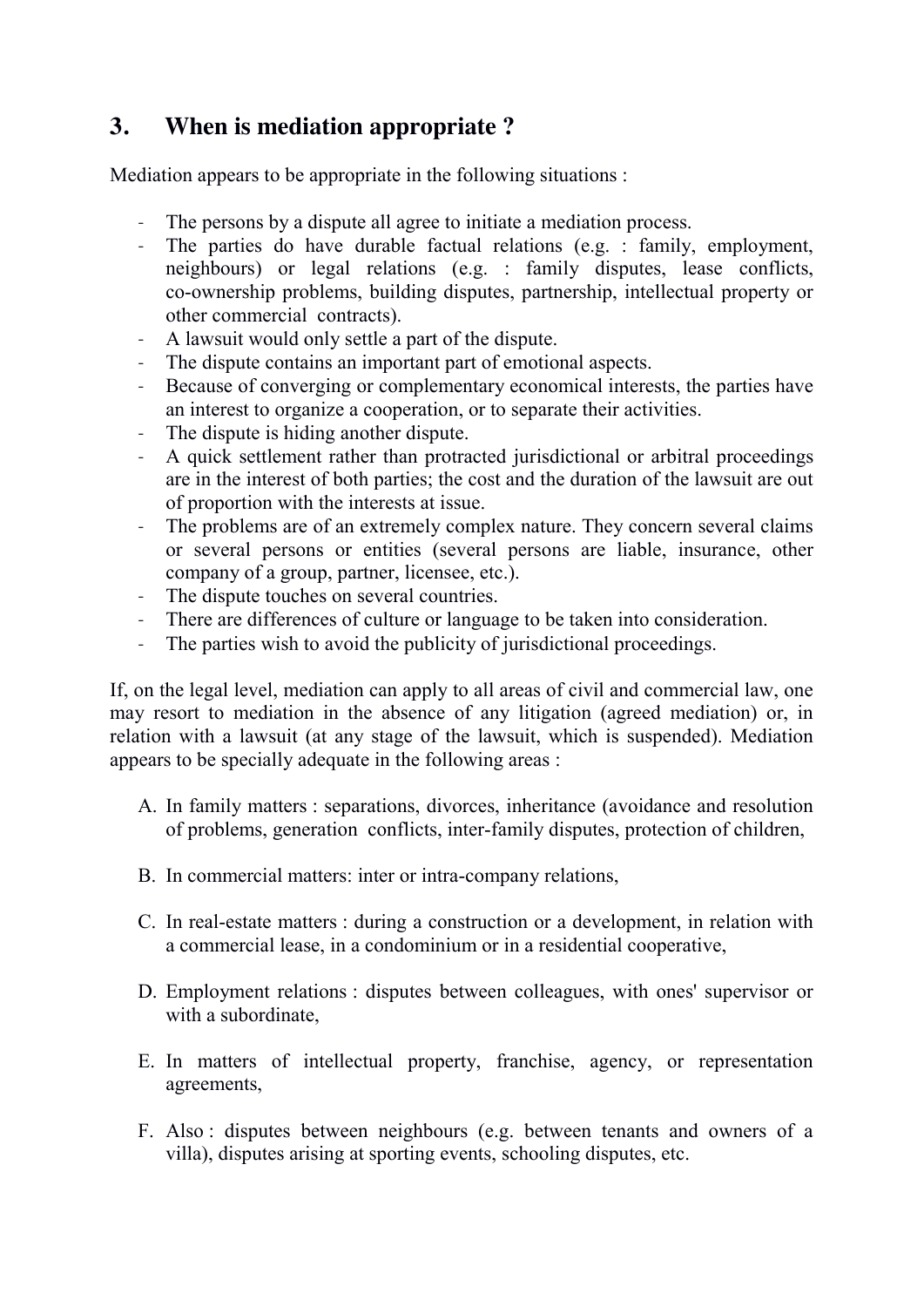Under certain conditions, mediation is also possible in criminal and administrative law.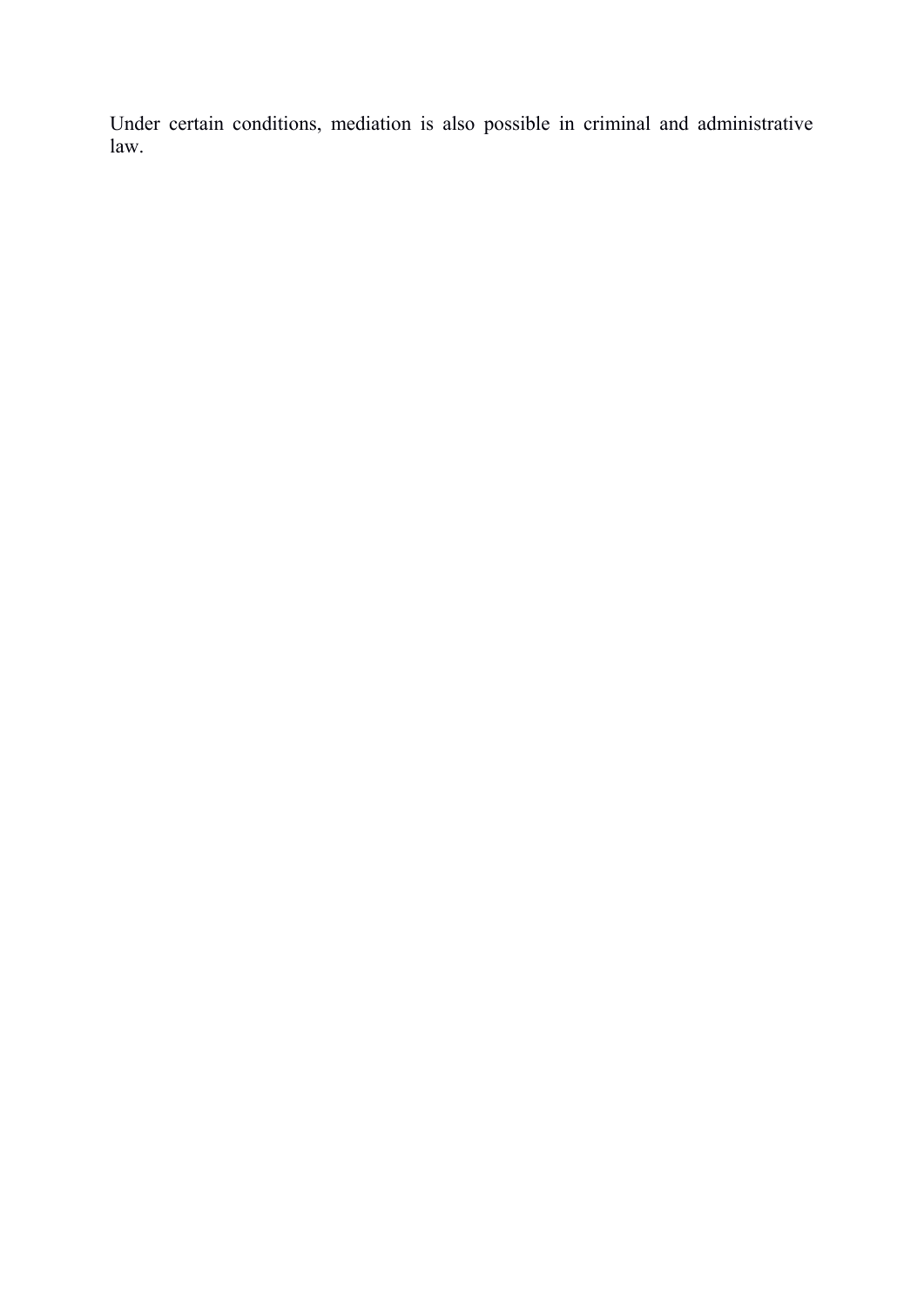# **4. When is mediation inappropriate ?**

In a certain number of cases, it may be inadequate to resort to mediation. There may be good reasons to avoid mediation (A) whereas in other cases, it may only be a pretense in order to avoid the mediation process (B).

A. Good reasons for avoiding a mediation process are :

- The need to establish a legal precedent ;
- The possibility of obtaining a court decision or an arbitral sentence quickly or at a reasonable cost ;
- Low cost of jurisdictional fees for conciliation, when the value is minimal
- Need for the weak party to obtain the protection foreseen by the law (tenant, worker, consumer) ;
- Serious inbalance between the parties ;
- Abusive procedures by one of the parties (established bad faith) ;
- Denial of violence or reiterated violence ;
- Incompetence of one of the parties.

B. Bad reasons often mentioned :

- *Mediation is allegedly considered as a sign of weakness, because a position is abandoned.* Actually, mediation allows the parties to no longer be focused on the point of the dispute (the positions) but to take into account all of the circumstances (personal, psychological, social, etc.) and the future into account. This enables the quest for and the favouring of common interests. This argument is not applicable, when mediation is recommended by a third party or ordered by an authority.
- *It is allegedly too early (or too late) to try a mediation*; mediation can be efficient when the conflict is not yet tied up and also when the parties are exhausted by their battle.
- *The other party is allegedly acting in bad faith because it does not agree with me;* Mediation precisely allows for the parties to realize that their difference of opinion is understandable and that their different positions do not mean that the other party is acting in bad faith.
- *The parties have already negotiated to no avail, and appointing a mediator would not make a change*; most frequently, it is because the parties have exchanged on positions that the negotiation fails; it is precisely at this stage that the parties should opt for mediation : a negotiation facilitated by a third party and focused on the pursuit of the interests.
- *Mediation would be useless, because the parties are no longer on speaking terms, or detest each other* ; this frequent argument finds its origin in the fact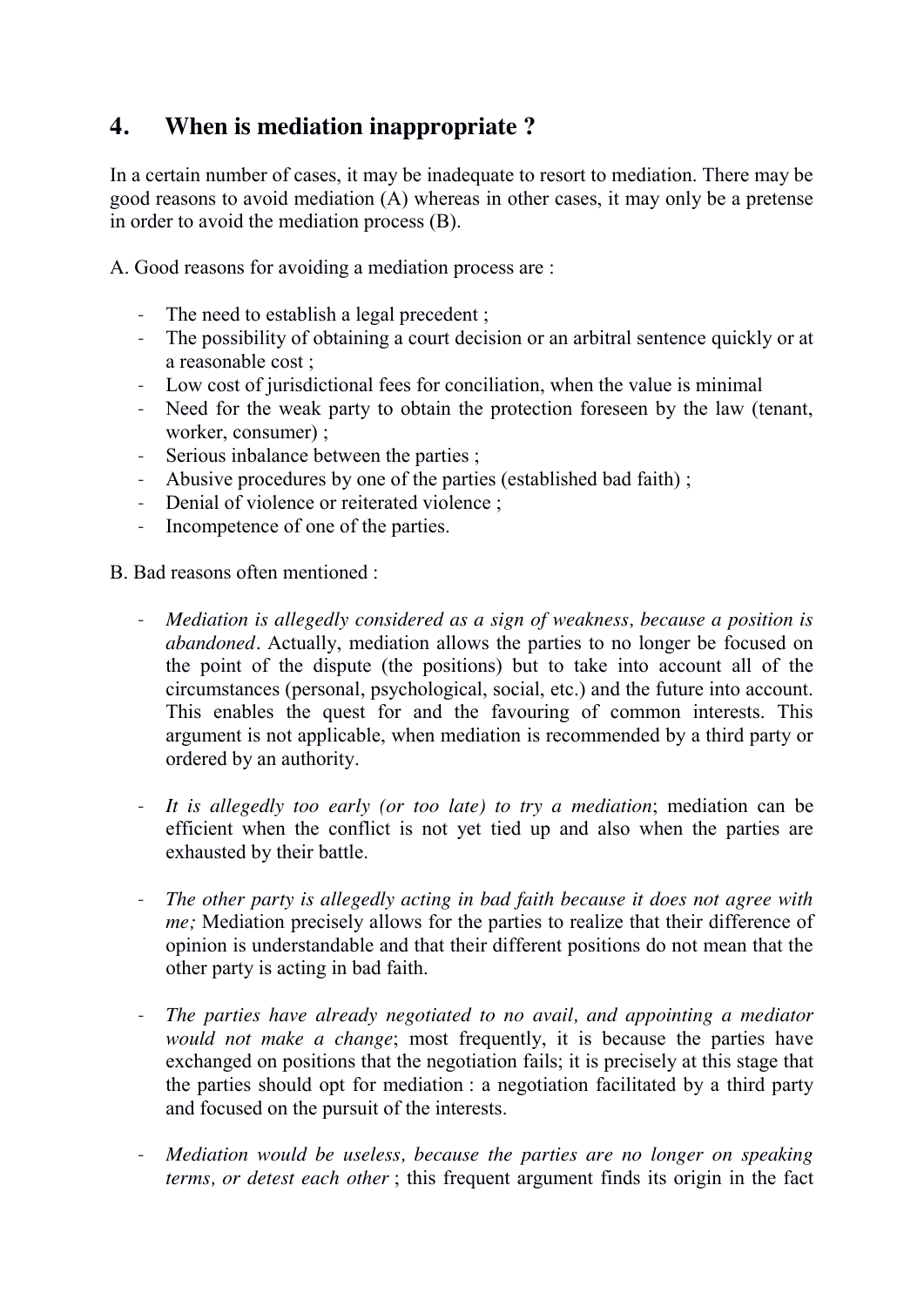that mediation is not well known. As a matter of fact, this method, by favouring the expression of emotions, will allow the mediants to communicate again, in order to pursue their common interests.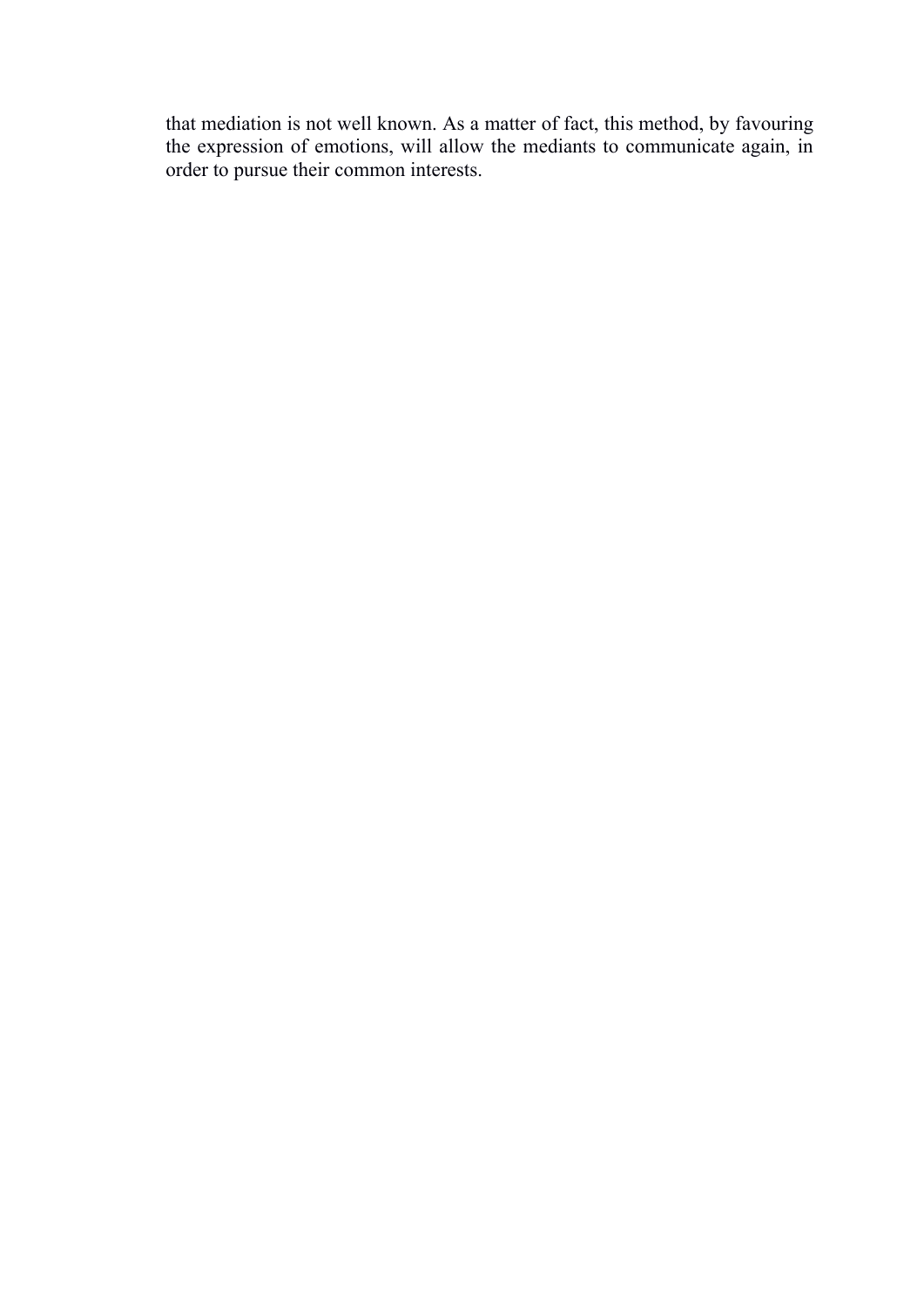# **5. What guarantees does mediation offer ?**

There are three types of guarantees for the partners (mediants) in the mediation : they concern the person of the sworn in or accredited mediator (A), the functioning of the process (B) and the rules of conduct (C).

A. The *officially sworn in or accredited mediator* (or approved by an umbrella organization) presents a full guarantee of *professional qualifications and ethics.* Thus, he shall be chosen from *a list prepared by official bodies* (see Q n° 10 C hereafter) which verify whether he meets the conditions foreseen by the law, or from a list kept by the umbrella associations (FSM-SDM ; CSMC-SKWM ; FSA/SAV), which provide an approval to their members.

B. The *smooth functioning of the process* is regulated by a few fundamental and quasiuniversal principles :

- x *Humanity* : the human being is at the heart of mediation, which has as a *goal* to reinstate the dialogue and as *effect* to diminish or alleviate all sorts of suffering and the waste of all sorts caused by the dispute ;
- *Multipartiality and empathy of the mediator* : the latter undertakes to serve the parties in an equitable manner, without making any unfavourable distinctions between them; he takes over the smooth guidance of the process ;
- *Freedom and autonomy*: the parties are at liberty to accept or to refuse to join the process, which they can leave at any time ; the mediator is free to start, to continue, to suspend the processor to terminate it, in case of necessity ;
- *Responsibility*: the parties have a duty to enter the process in good faith, to behave respectfully and in a transparent manner as well as to respect the confidentiality ; they are responsible for the issue of the process. The mediator is responsible for the good conduct of the process; he has a duty to verify that the parties have understood the characteristics of the process as well as their part and his own ; the mediator must ensure that the parties grant to their final agreement a free and fully informed consent. If necessary, he shall invite them to consult a lawyer ; he is under a duty to terminate the process if the proposed solution cannot be fulfilled or if it is against the law :
- *Independence*: the mediator is independent. He must tell the parties about any circumstances which objectively or subjectively, could compromise his independence ;
- *Neutrality*: the mediator refrains from participating in the controversy and from making statements regarding the substance of the dispute ;
- x *Humility or absence of power*: the mediator has no decision authority whatsoever ;
- *Confidentiality*: the parties and the mediator shall refrain from informing third parties about any statements, opinions or proposals made during the process, and from producing documents in later proceedings referring to the above. The parties shall refrain from having the mediator cited as a witness. The mediator shall furthermore keep the existence of the process and the names of the parties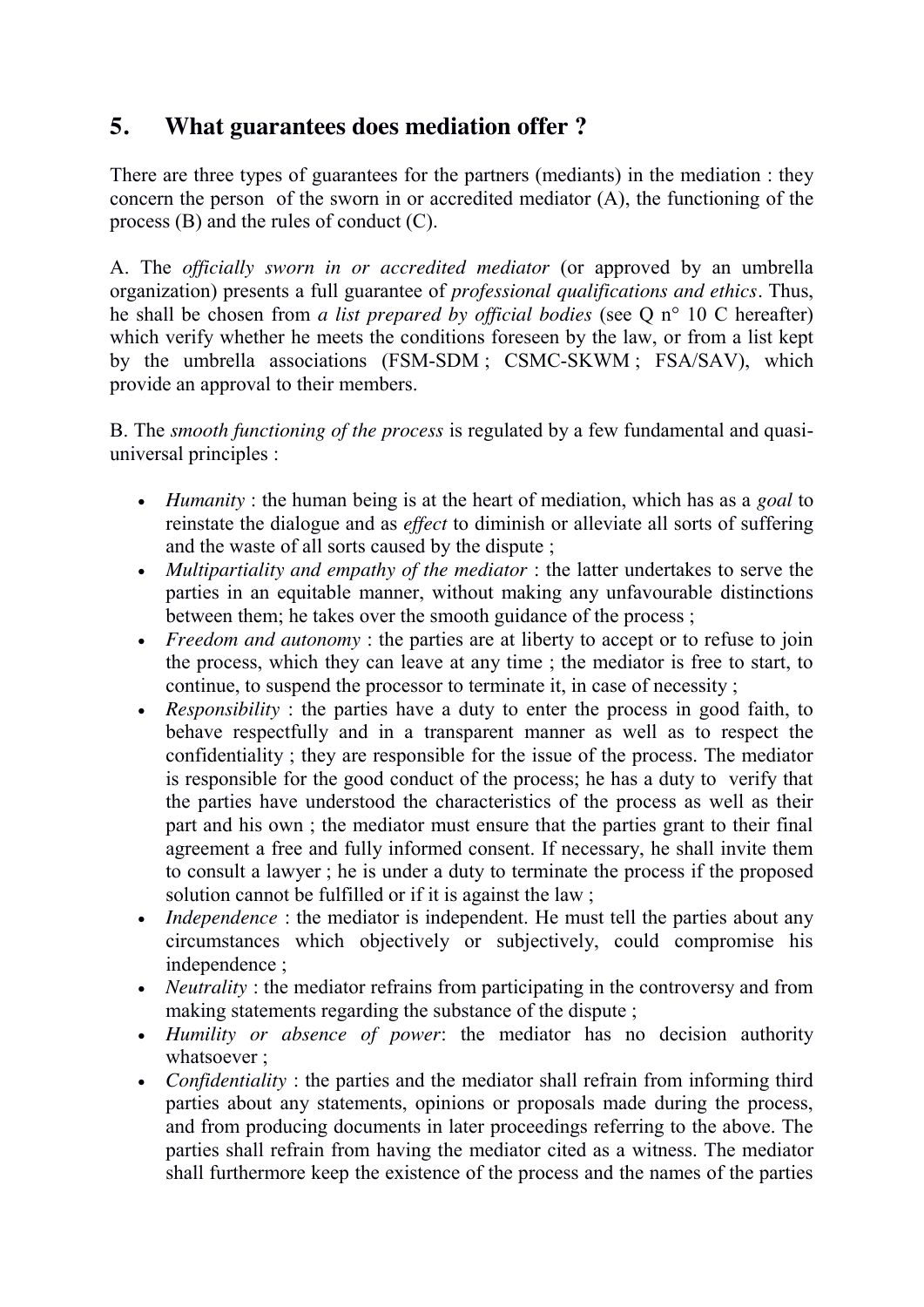confidential. However, there are exceptions in some situations (school mediation, or discovery of a criminal wrongdoing during the mediation process).

C. These principles are reflected in the codes of conduct of the mediators such as the one of the european mediators, in some national legislations and in the non compulsory instruments of the Council of Europe or of the European Union, or of other governmental or non-governmental organizations (CCI/ICC ; OMPI/WIPO ; UNCTAD/CNUCED, etc.). The sworn in mediators who would not abide by these principles would be facing sanctions, which could go as far as their being stricken off the register.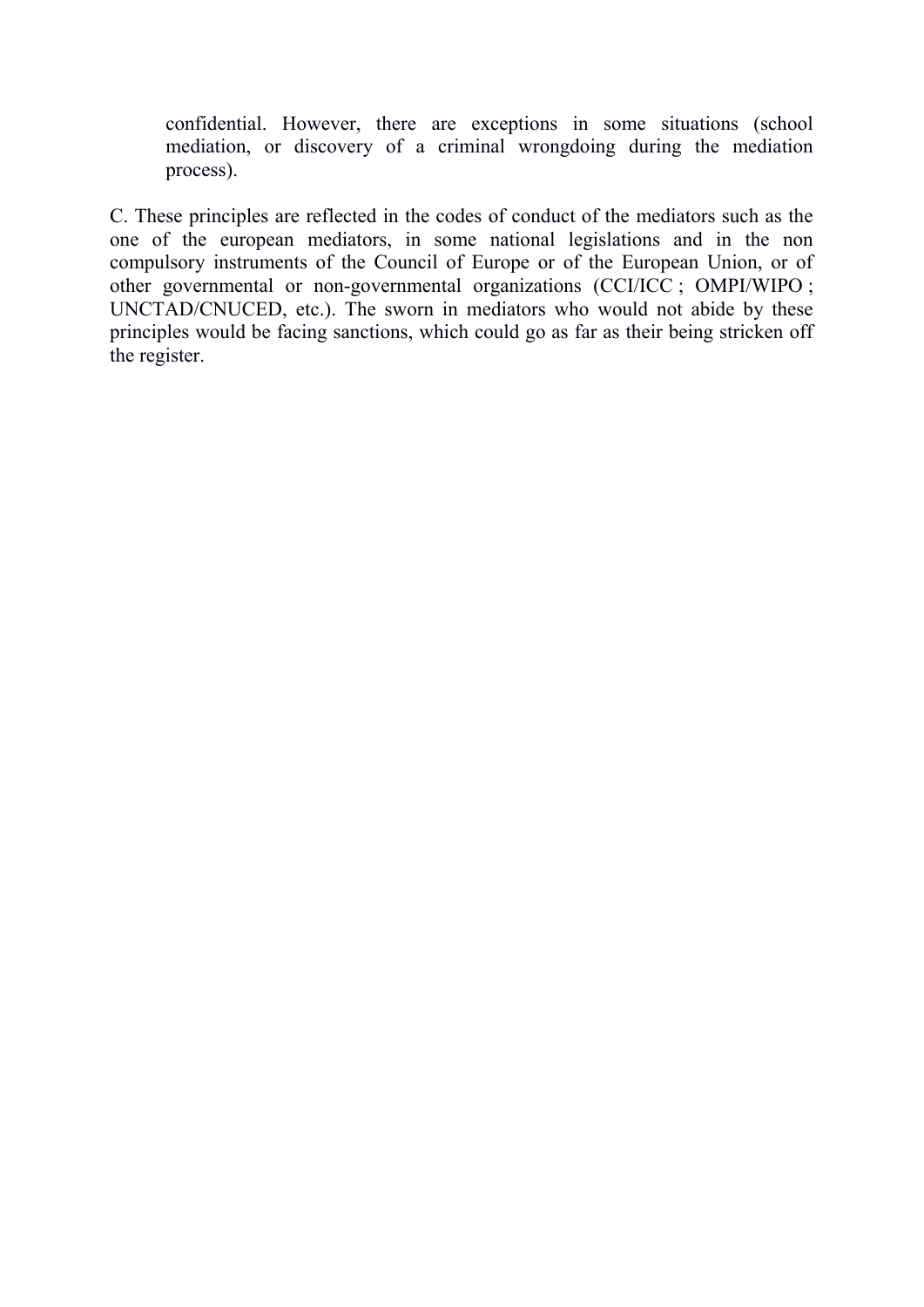# **6. What is the function of the mediator ?**

A. He starts by ensuring that the parties came of their own will and after having been fully informed. The  $1<sup>st</sup>$  task of the sworn in mediator is to assist the parties to initiate a positive negotiation. He facilitates the communication between them and the discussion of the elements of the dispute separating them. He identifies the obstacles to the communication and to an understanding by applying specific techniques. He creates an atmosphere of respect in which the parties shall find the confidence necessary for a fruitful dialogue. He helps them to develop their creative possibilities in order to resolve their dispute in a satisfactory manner for each party.

The mediator applies several specific tools : active listening (verbal, para verbal and non verbal), reformulation, redrafting (synthesis), *and* the principled negotiation. The latter is a mode of conflict resolution created by Professors Roger Fischer, William Ury and Bruce Patton, from Harvard University, acocrding to which the negotiators focus on the common interest of the parties, not on their respective positions, while it is understood that the claims can rarely be satisfied while it is easier to do so with the needs. There also still needs to be enough room for imagination. The purpose is to obtain rational agreements based on objective criteria.

During the mediation process, the mediator borrows the techniques of principled negotiation in order to help the parties to negotiate between them the varios options envisioned. In order to achieve this, he is careful to respect the dignity of the persons in attendance, by separately treating the questions of persons and the dispute, and he invites them to imagine solutions which present a common advantage.

B. The mediator refrains from :

- $\bullet$  giving an opinion on a technical issue, contrary to the the expert;
- providing an advice or a legal opinion, contrary to the conciliator  $\colon$
- making investigations or taking depositions and making recommendations to the parties or to an authority, contrary to the ombudsman ;
- $\bullet$  rendering an arbitral decision, contrary to the arbitrator;
- passing a judgment, contrary to the judge.
- C. Co-mediation.

In complex matters, when a vast number of parties are concerned, or if the parties so desire, the mediation may be carried out by two sworn in or approved mediators, e.g. a man and a woman, a specialist and a generalist, a lawyer and a scientist (engineer or technician, etc.).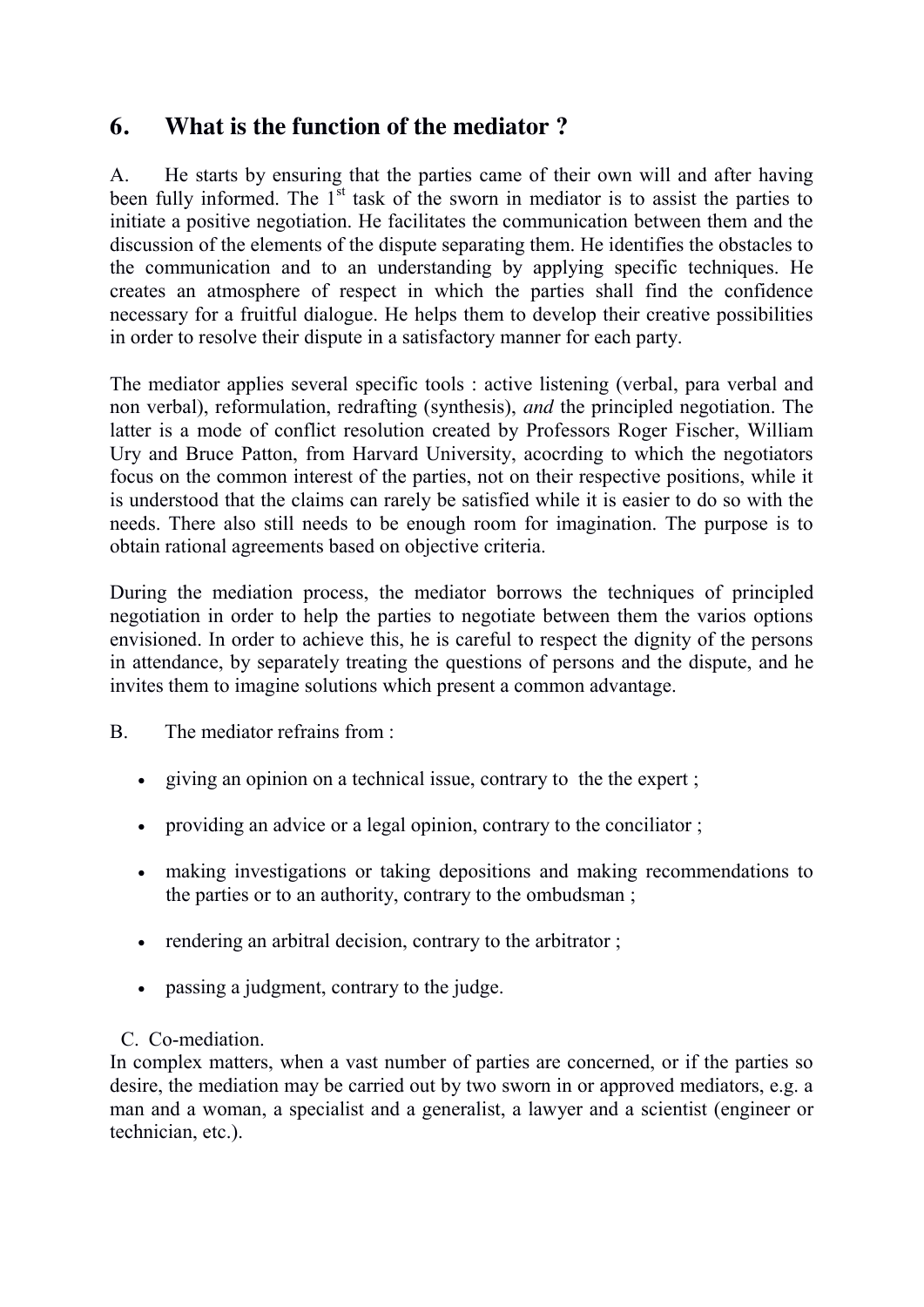# **7. The lawyer : his/her function ? His/her interest ?**

#### **A. His function<sup>7</sup>**

The function of the lawyer differs from the usual jurisdictional battle and shall be defined by mutual consent. The parties decide whether their lawyer shall participate in all the steps of the mediation process or only in some of those. His/her presence is important, inter alia when the final agreement is being drafted. The lawyers' presence is more specifically welcome in complex cases, or more generally, when a delicate legal issue needs to be solved.

#### **Before the mediation process**

In order to avoid a dispute for their clients so as to assist them in containing a dispute (as disputes are a part of life) and in order to maintain correct relationships with their family and business partners in spite of a possible dispute, the lawyers shall propose mediation clauses in the agreements they draft (*cf.* attachement 1). This precaution is particularly useful for contracts with a long duration, or when the parties had a long lasting relationship.

*If and when a mediation process* was selected, said process must be explained to the client. Among others things, the client must be informed about the autonomy of the parties, the « rules of the game », among which the rule of absolute confidentiality and the respect of the othe parties, as the « opponent » becomes a « partner in the process ».

#### **During the mediation process**

As the client is the most important actor in the process, his lawyer shall mainly act as counsel (or coach) and as advisor (safeguard) while trying to be understood by the other party. He shall act with his colleague in a more traditional function for the common drafting of the mediation agreement.

#### **After the mediation process**

The lawyer shall ponder the necessity of having the mediation agreement homologated, or to give it the form of an authentic enforceable instrument.

#### **After the judgement**

<u>.</u>

Once a judgment was rendered, the consulted lawyer shall examine the usefulness of initiating a mediation process at this stage, specifically if the judgement passed seems inadapted to the actual situation or to the real interests of the parties.

<sup>7</sup> *Cf.* Avi SCHNEEBALG, *Le rôle du conseil en médiation civile et commerciale*, CMAP/ECONOMIA, Paris, 2003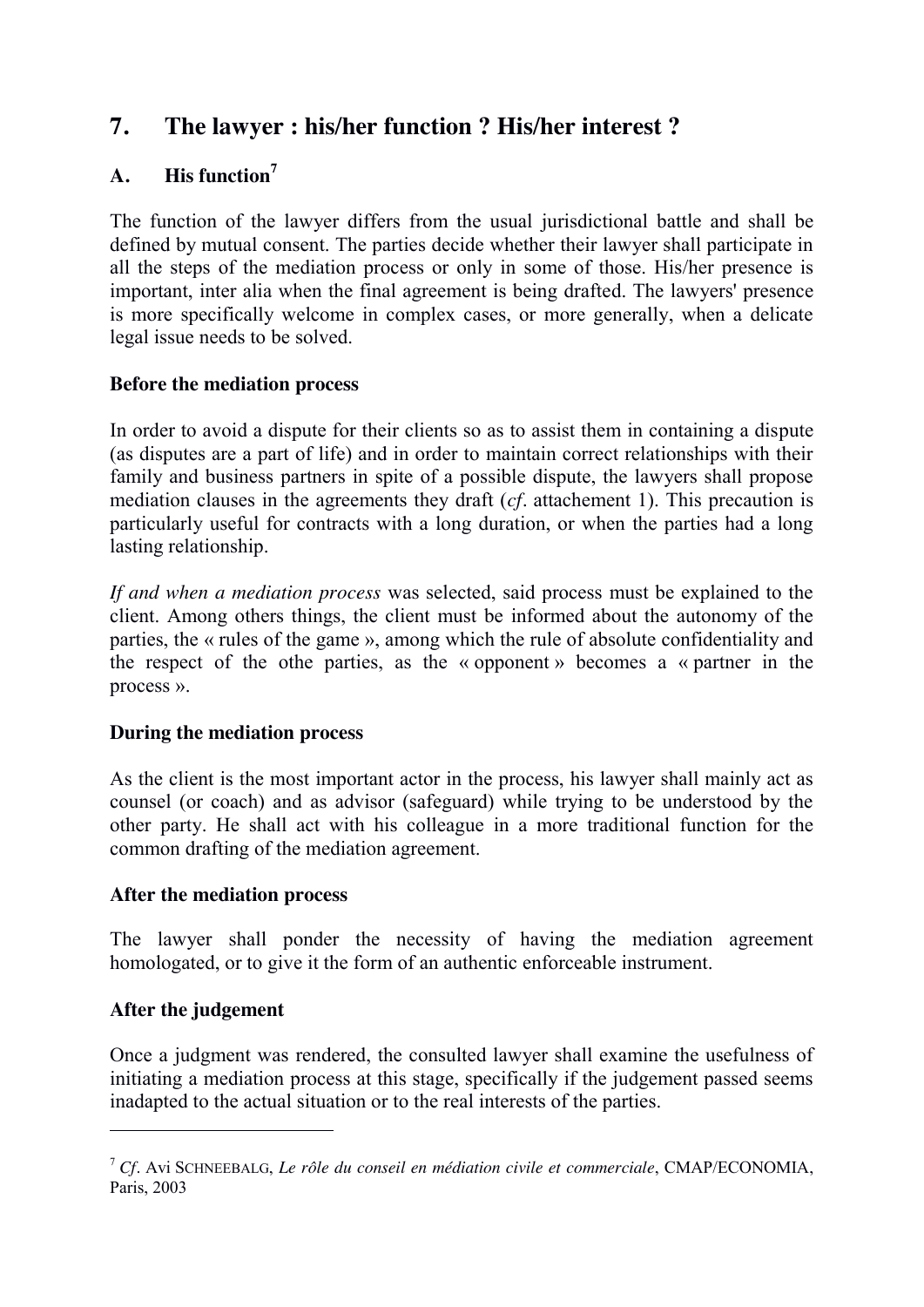#### **Codes of conduct**

1

In addition to the question of the costs, *the higher interest of the client* shall motivate the lawyer to start the mediation process when the case permits (see  $O$  n° 3 and 4 above). The codes of conduct of the legal profession tend to this, such as the code of conduct of the eureopean lawyers adopted by the Council of European bar associations as well as national and regional codes. The fact of not proposing a mediation process in situations appropriate for it (see O  $n^{\circ}$  3) could today be a case of malpractice pursuant to these codes as well as in line with the injunction of the Federal Council worded as follows :

*Jurisdictional action must remain the last weapon to pacify a litigious situation. (…) Thus, an amicable settlement shall have priority, not because it gives less work to the tribunals but because in general,*  amicable solutions *are* more durable and, after the fact more cost effective *because they can take into account elements a court could not consider<sup>8</sup>* .

The code adopted by the Council of Bars and Law societies of Europe<sup>9</sup> has the following wording :

*At all times, the lawyer must try to find a solution to the clients' dispute, in adequation with the cost of the case, and he must provide the client at the proper time, with the advice regarding the possibility to find an agreement or to resort to alternative ways of dispute resolution10.*

<sup>8</sup> FEDERAL COUNCIL, Message concerning the Swiss code of civil procedure (CPC) of June 28, 2006 (FF 2006 6841)

 $9^9$  The Swis Bar associations are associated to this and will most probably include this rule in their code of conduct, now that mediation is anchored in the Swiss legal system.

 $10$  Art. 3.7.1. of the code of conduct of the european lawyers adopted by the Council of Bars and Law societies of Europe updated on 19.5.2006, *cf.* Jean A. MIRIMANOFF (éd.), *La mediation dans l'ordre juridique suisse, Une justice durable à l'écoute du troisième millénaire,* Helbing, Basel, 2011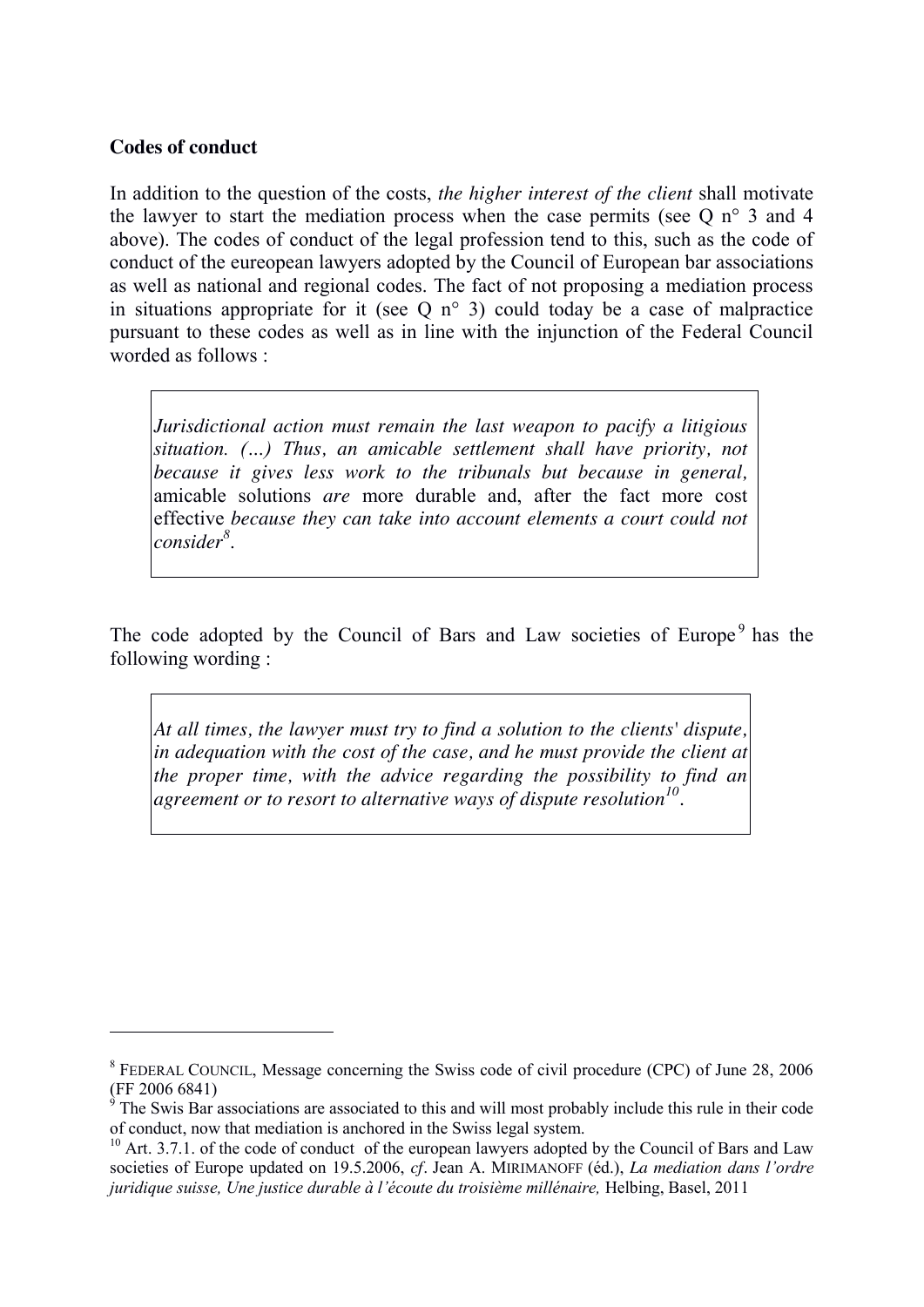#### **B. His interest<sup>11</sup>**

By rendering his professional services as well as in the relationship with his client, the lawyer will benefit from proposing a mediation process and advising his client in this context :

- 1 The important rate of success of the mediations. In Switzerland and abroad, statistics agree in showing a rate of success of about 70 % in civil and commercial matters<sup>12</sup>. This rate enhances the credibility of the lawyer and of the firm resorting to mediation.
- 2 The profitability of the law firm. Considering that the fees may take into account the success and the quickness of the lawyers' services the above mentioned rate of success will also be an element of added value for the law firm.
- 3 The reputation of the law firm. Mediation is a new slot, demonstrating the openness, the creativity and the the variety of the services provided by the firm to its client. It also shows the care of the law firm to put the superior interst of its client above anything else.
- 4 Customer loyalty. The circumstances described above should also, in times of increased competition in the legal profession, contribute to enhance customer loyalty.

1

<sup>11</sup> Cinthia LEVY, « Les avantages de la mediation pour l'avocat », *in : Revue de l'Avocat*, novemberdecember 2013

 $12$  Study by the FSM, year 2008, published in october 2009.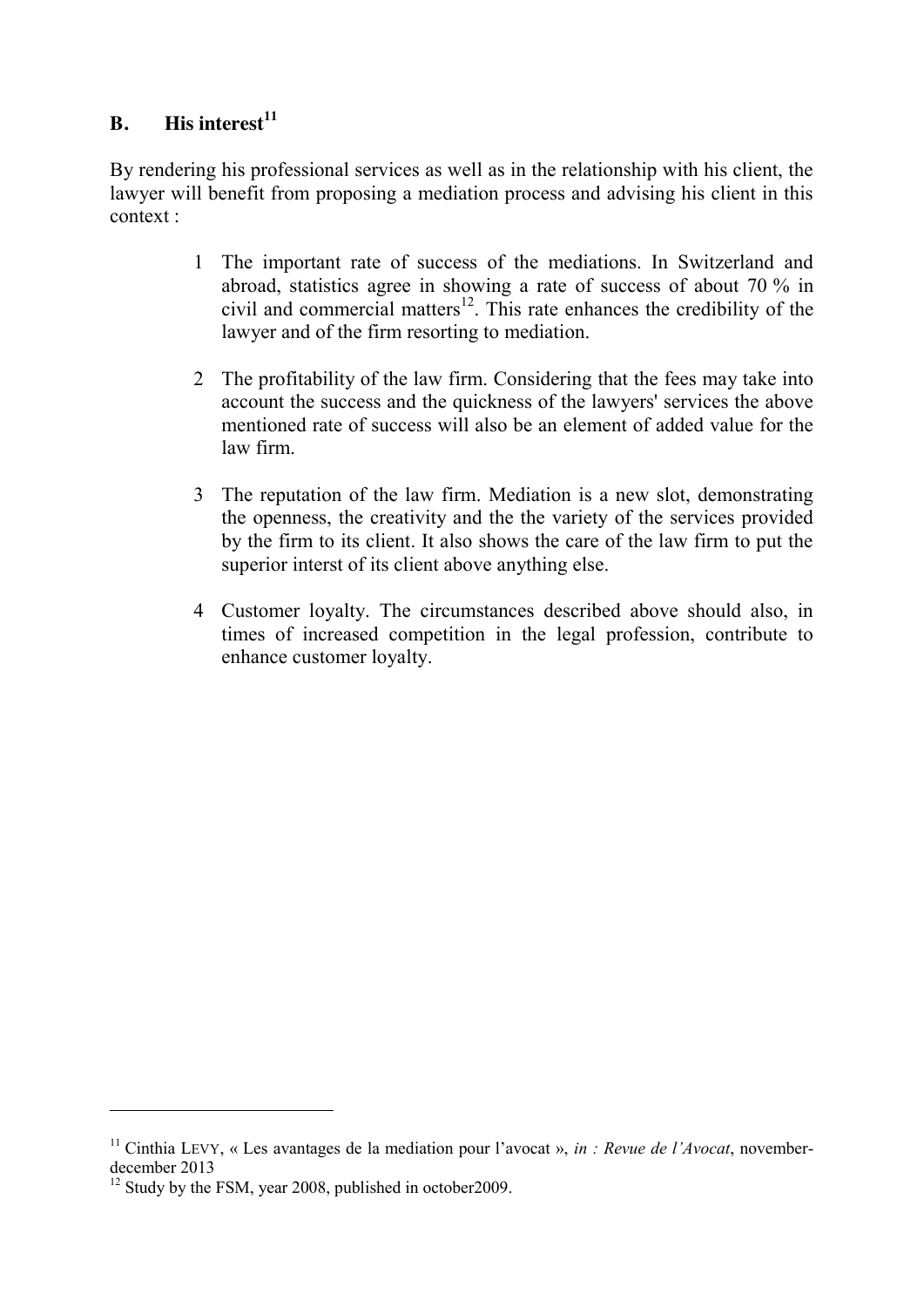# **8. What process ? Which steps ? What duration ?**

There is no uniform process, be it for mediation in general, or for special mediations : family, commercial, real estate, etc. Hence, it is not surprising that the practice shows a great variety of approaches, streams and methods.

In the teachings provided in Switzerland and other European countries, one often comes across a model called « the Fiutak wheel  $v^{13}$ , named after its author. After a preliminary preparation, this model is made of four steps, leading to the execution of the agreement.

*Preliminary preparation* : before signing their mediation undertaking, the mediator, the parties and their advisors introduce themselves, define their objectives and expectations, the rules applicable to the process are explained the timetable of the process and of its various steps is organized.

Phase one: *what ?*

This phase allows the parties to communicate their view of their reality. At this stage, the function of the mediator is to allow fair speaking time to the parties and ask questions with a view to clarifying the situation.

Phase two: *what for ?*

This phase allows the parties to ask questions of each other in order to check their representation of the reality and start verifying where their true interests may lie. The parties express their emotion freely, as well as their sentiments, values, needs and interests.

Phase three: *and if, how* ?

In this phase, the parties explore the various options without being trapped and limited by the difficulties of the past. It is an asset to express as many options as possible.

Phase four: *how exactly* ?

1

It allows for the preparation and application of an action plan. The purpose of this plan is for the parties to choose together among the various options those which shall result in a durable agreement. At this point, there are sometimes discussions of points of detail, which are more complex and which were not considered so far. It is only once that the parties are in a position to answer the following questions*:* « Who does what, when, where and how ? » and that they can specify what would be the consequences

<sup>13</sup> Thomas FIUTAK, Gabrielle PLANES et Yvette COLIN, *Le médiateur dans l'arène, Réflexion sur l'art de la médiation*, Trajets, Erès, Paris, 2009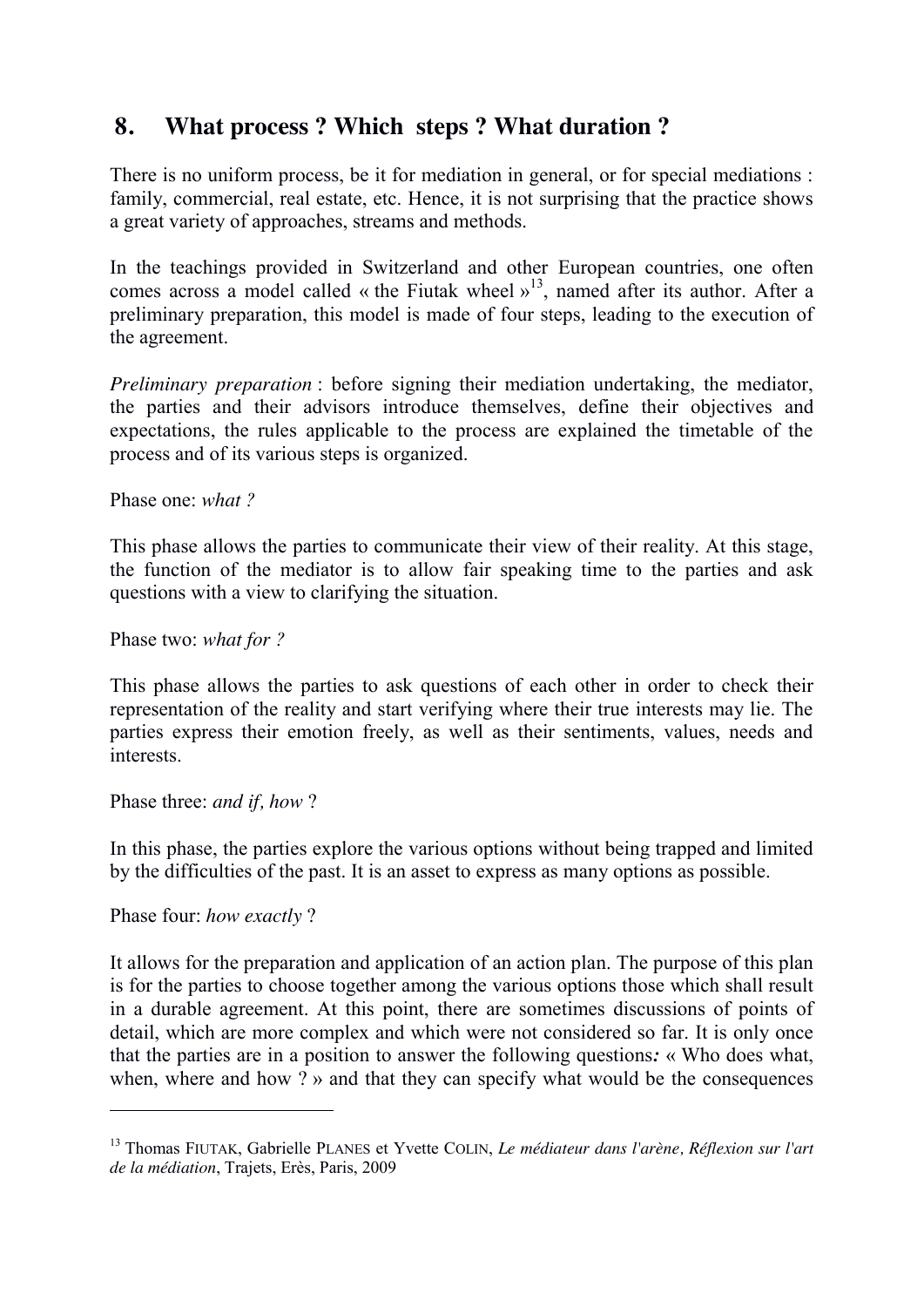for each of them in the event of non-fulfillment of the mediation agreement, that the latter becomes feasible.

Between the two first phases and the two following ones there is  $a$  – essential – zone, in which the parties specifically express their emotions, which Fiutak calls « the transition point of catharsis ».

*Execution of the agreement:* once the final agreement is reached, the parties can accept a verbal or written agreement, or reinforce the efficiency thereof with an enforceable instrument, or with the homologation in the case of a judicial mediation. However, the ratification by a court of law is always necessary in cases of separation or divorce.

The entire process may take one or several meetings lasting from two to four hours, during which all or part of the above steps are being covered. The timing depends on the decisions of the parties and the subject submitted to the mediation process.

The whole mediation process should not last longer than two to three months.

In order to avoid too extensive intervals between the meetings, the parties can foresee deadlines (a date after which the mediation process ceases, if it has not succeeded by then). Such deadlines can be found in the mediation rules or in certain national legislations.

The shortest mediations are for example (less than one hour or less than one half day) : mediations concerning neighbours, followed by commercial mediations (an average of one entire day or from two to four half days), while family mediations, as a rule, are carried out in meetings of about two hours, but with longer intervals, so that the parties can correctly manage what they have been through and so as to better prepare long lasting solutions. School mediations normally take much less time and are informal.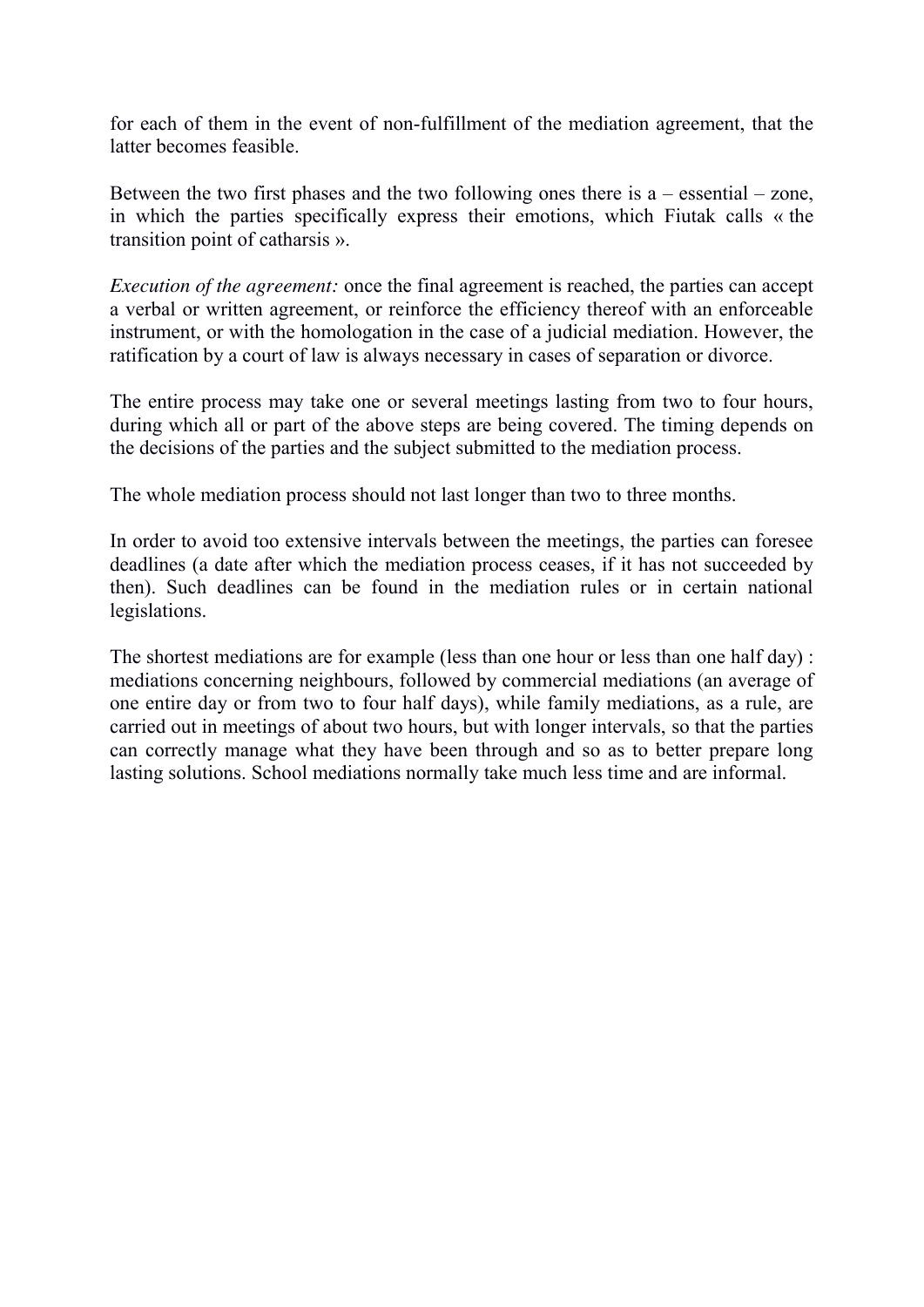# **9. How much does mediation cost ? What are the economical advantages ? Can legal aid (LA) be granted ?**

#### **A. Cost of mediation**

The costs of a mediation process include the fees of the mediator and of its possible expenses. The parties and the mediator begin by agreeing the financial terms. The fees of the mediator are usually split evenly between the mediants, but they can also be differentiated, in order to take into account, for instance, differences of financial status between the mediants.

The setting of the hourly rate of the fees shall, inter alia, take into account the financial situation of the parties, the value of the case, the number of parties in presence, the nature and the complexity of the dispute, etc. Most frequently, the tarif is known from the outset, because it is regulated in a set of rules of the mediation institutions (please refer to the links mentioned ad Q n° 10 C).

#### **B. Financial advantages**

Frequently, and more especially in commercial matters, mediation, is oriented towards the maintaining or the transformation of the relations between the parties. However, civil or arbitral proceedings shall very often provoke a disruption (jurisdictional battle), which, in turn, will necessarily increase hidden costs which are not included in the costs of the proceedings so to speak. Indeed, every party will again have to invest time, money and energy in order to find : a new commercial partner, a new commercial product, new services, new patents, trademarks or industrial designs, new associates, new financing, new office space etc. All these important costs can precisely be avoided or drastically reduced, when mediation is chosen as a dispute resolution mode.

#### **C. Legal aid**

1

When the conditions for granting legal aid are fulfilled, the costs of the mediation process, including the fees of the mediators are covered by this institution. Certain legislations extend the benefit of legal aid to the non judicial mediation  $14$ .

<sup>&</sup>lt;sup>14</sup> Art. 2 of the regulation on legal aid for the sworn in mediator (E 2 05 04)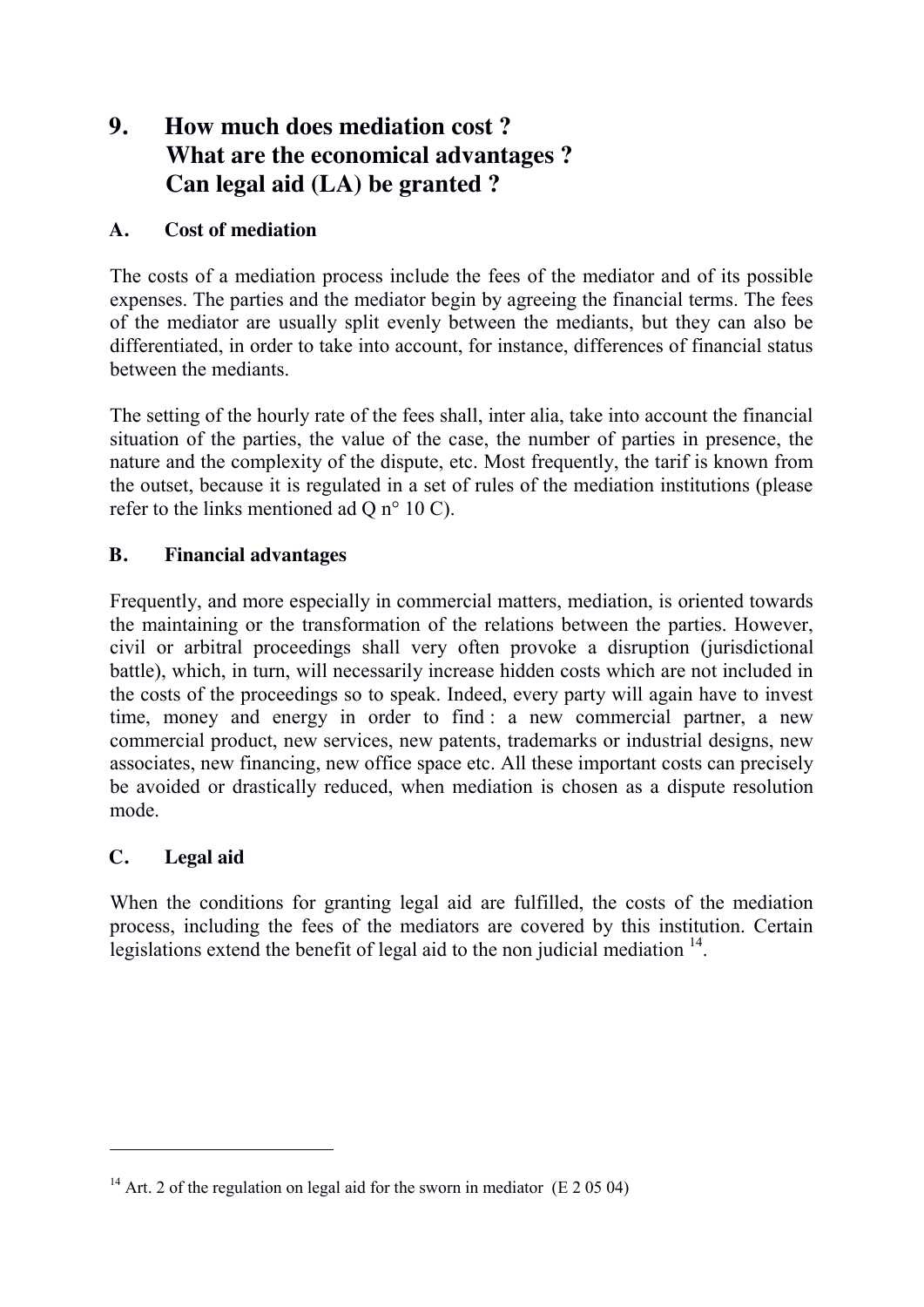# **10. How to start mediation ? When ? Who ? With whom ?**

#### **A. When ?**

The parties may foresee in a preventive manner to resort to a mediation process even for a simple problem or a difficult relationship.

There are several situations to be considered :

- a) It is recommended to insert preventively a mediation clause into any agreement (*cf.* attachement 1).
- b) They may also pass a mediation agreement once the dispute has arisen, at the stage or instead of the conciliation, or at any time during the court or the appeal proceedings.
- c) Furthermore, in a final mediation agreement consecutive to a first conflict, the parties may foresee that in case of difficulties related to the execution of the agreement or in case of further difficulties, the parties can again resort to mediation.

#### **B. Who ?**

The mediation process is basically put in motion by the parties and, as the case may be, their advisor. It can also be suggested proposed or ordered by a third party. Which third party ? Actually, it could be anybody :

- A private person : a friend, a neighbour, a relative, a colleague, the chairman of an association, a lawyer, an accountant, an insurer, etc.
- An official person : a magistrate, a notary public, the mayor of a commune, a teacher, a qualified representative of the brigade of underage persons etc.

#### **C. With whom ?**

Lists of sworn in or accredited mediators, indicating their areas of specialisation are being kept and updated by the authorities of certain countries and cantons, and failing this by umbrella associations on the national or regional level.

Geneva : Commission de préavis en matière de médiation civile et pénale, Département de la Sécurité et de l'Economie, 7 place de la Taconnerie, Case postale 3962, 1211 Genève 3,

[www.ge.ch/justice/mediation](http://www.ge.ch/justice/mediation)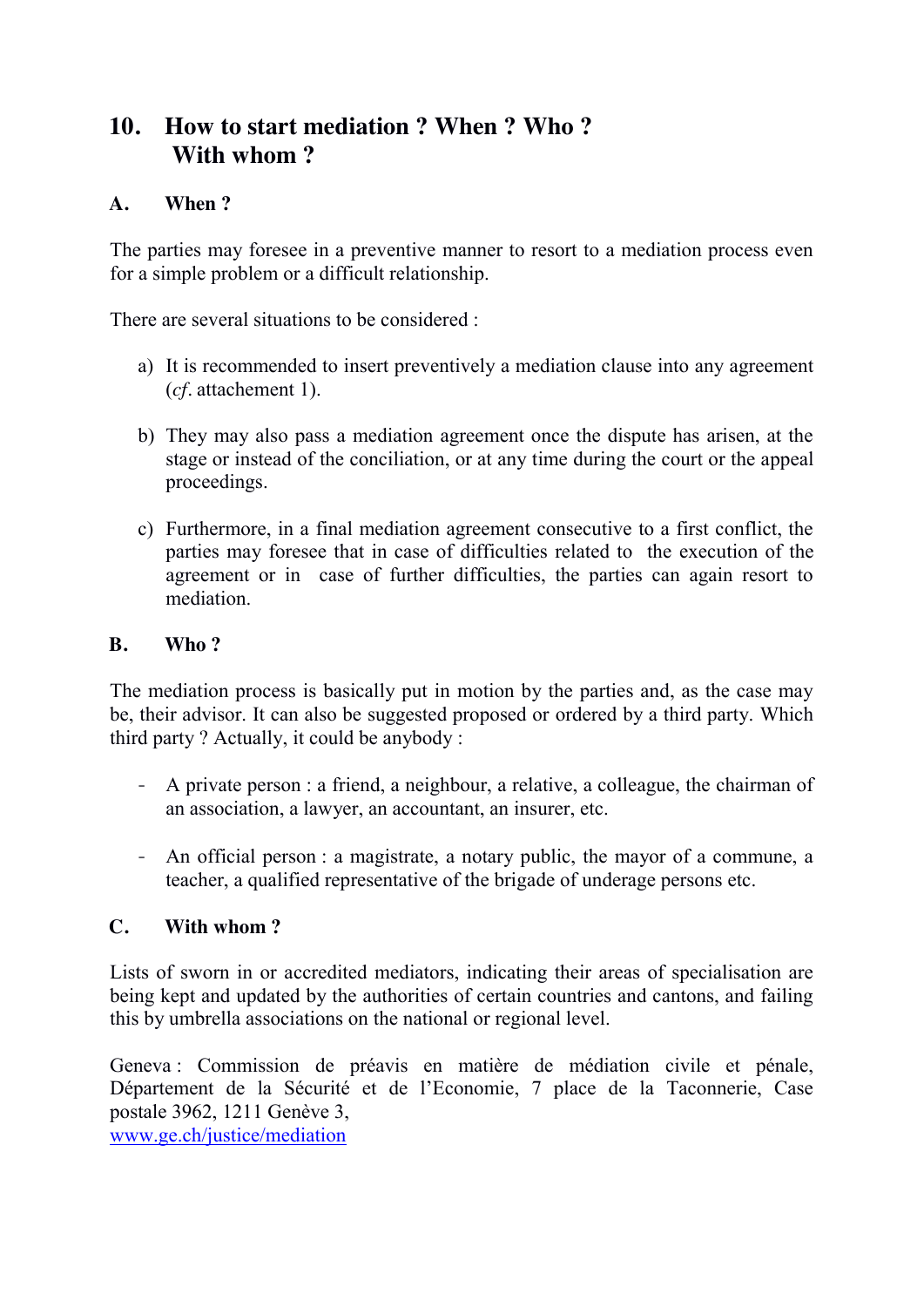Fribourg : Commission de la mediation en matière civile, pénale et pénale pour les mineurs, Service de la Justice, 27 Grand Rue, CP, 1702 Fribourg, [www.fr.ch/sj/fr/pub/mediation.htm](http://www.fr.ch/sj/fr/pub/mediation.htm)

Vaud : Tribunal cantonal, Liste des médiateurs civils agréés, [www.vd.ch/mediation-civile](http://www.vd.ch/mediation-civile)

Swiss Chamber of commercial arbitration (CSMC/SKWM), [www.skwm.ch](http://www.skwm.ch/)

Fédération suisse des associations de médiation (FSM/SDM), [www.infomediation.ch](http://www.infomediation.ch/)

Swiss Bar Association (FSA/SAV), [www.swisslawyers.com](http://www.swisslawyers.com/)

International Mediation Institute (IMI), La Haye [www.imimediation.org](http://www.imimediation.org/)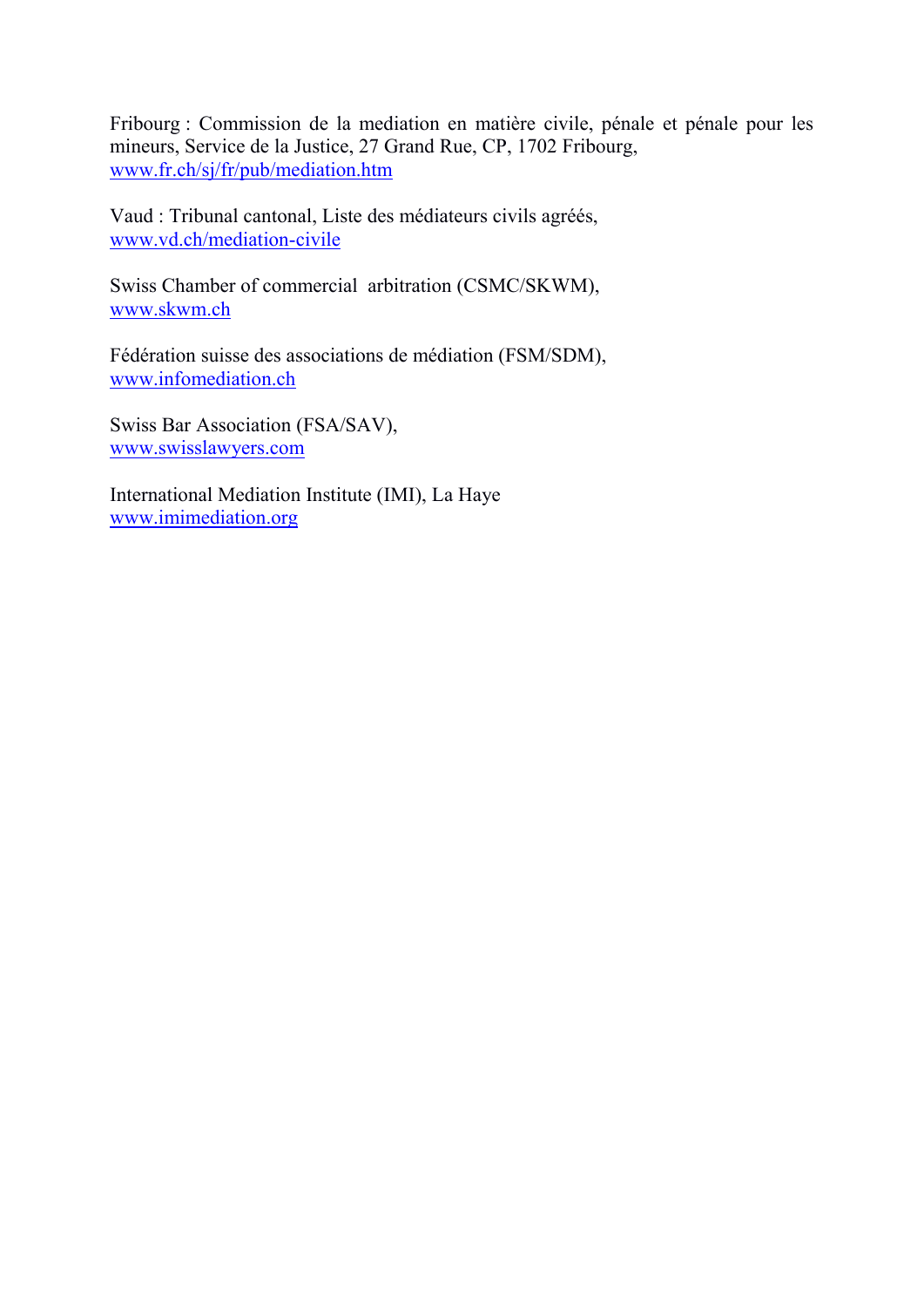# ATTACHEMENTS:

# I. MODEL MEDIATION CLAUSES (CCIG)

#### **MEDIATION (FOLLOWED BY AN ARBITRATION)**

*Any dispute, controversy or claim arising out of or in relation to this contract, including the validity, invalidity, breach or termination thereof, shall be submitted to mediation in accordance with the Swiss Rules of Commercial Mediation of the Swiss Chambers' Arbitration Institution in force on the date when the request for mediation was submitted in accordance with these Rules. The seat of the mediation shall be Geneva.*

*The mediation proceedings shall be conducted in… [specify desired language].*

*If such dispute, controversy or claim has not been fully resolved by mediation within 60 days from the date when the mediator(s) has (have) been confirmed or appointed, it shall be settled by arbitration in accordance with the Swiss Rules of International Arbitration of the Swiss Chambers' Arbitration Institution in force on the date when the Notice of Arbitration was submitted in accordance with those Rules.* 

*The number of arbitrators shall be ... ["one", "three", "one or three"].*

*The seat of the arbitration shall be in Geneva.* 

*The arbitral proceedings shall be conducted in ...[specify desired language].*

*(The arbitration shall be conducted in accordance with the provisions for Expedited Procedure [if so wished by the parties]).*

*For more information : [arbitration@ccig.ch](mailto:arbitration@ccig.ch) [www.ccig.ch](http://www.ccig.ch/)*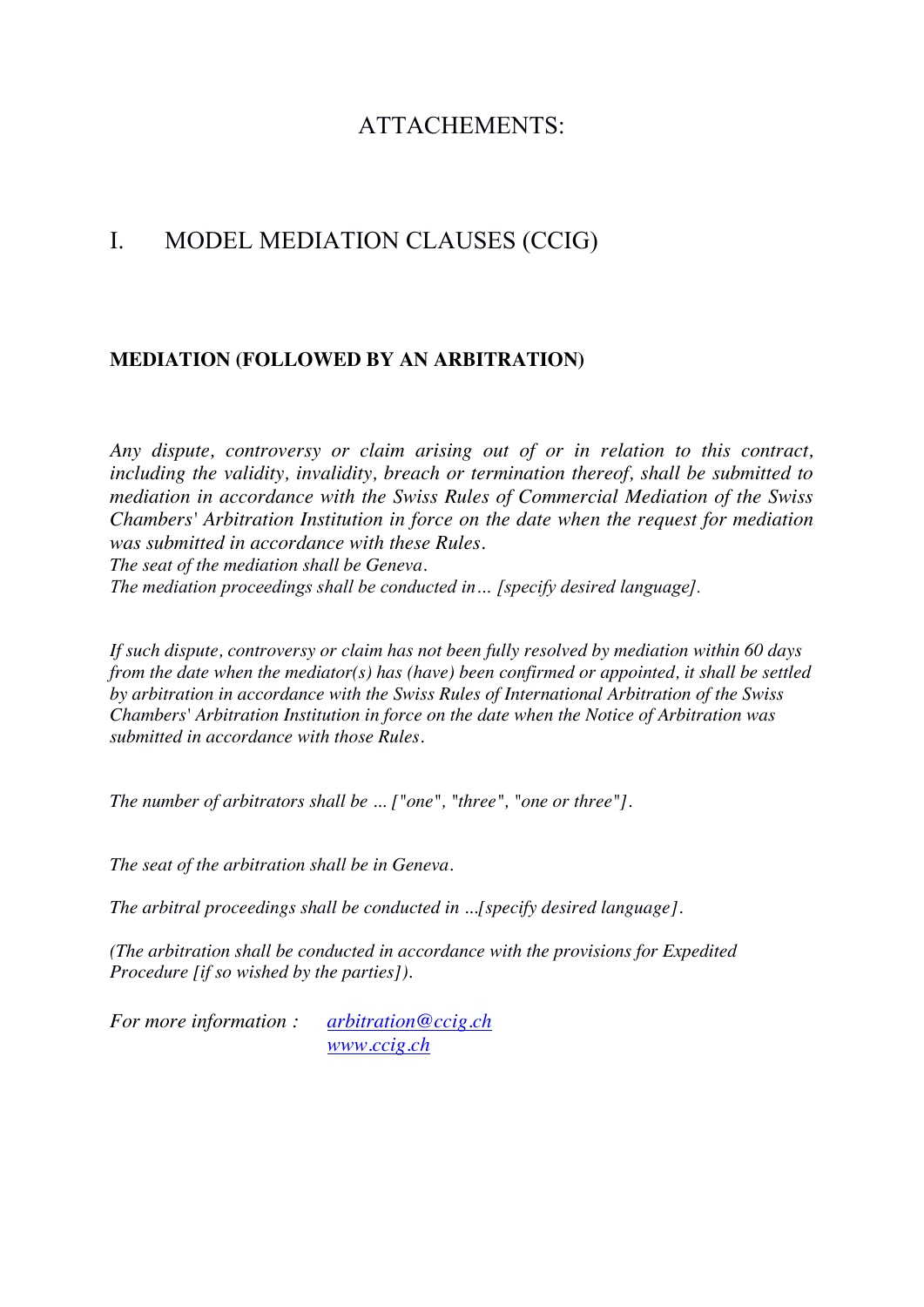# II. LEARN MORE ABOUT MEDIATION

- Jean A. MIRIMANOFF, Marco PONS, *Amicable Dispute Resolution : Bibliography, Résolution Amiable des Différends : Bibliographie, Einvernehmliche Streitbeilegung : Bibliographie*, Slatkine, Genève, 2014 [www.infomediation.ch](http://www.infomediation.ch/) ; [www.skwm.ch](http://www.skwm.ch/) ; [www.mediationgeneve.com](http://www.mediationgeneve.com/)
- Esther HAAS et Toni WIRZ, *mediation Résoudre les conflits par le dialogue*, Ed. Beobachter, 2014, en collaboration avec la SDM-FSM
- Esther HAAS und Toni WIRZ, *Mediation Konflikte lösen im Dialog*, Verlag Beobachter, 2011, in Zusammenarbeit mit SDM-FSM
- Jean A. MIRIMANOFF (éd.), *La mediation dans l'ordre juridique suisse, Une justice durable à l'écoute du troisième millénaire*, Helbing, Bâle, 2011
- Roger FISHER, William URY et Bruce PATTON, *Comment réussir une négociation*, Seuil, Paris, 1982